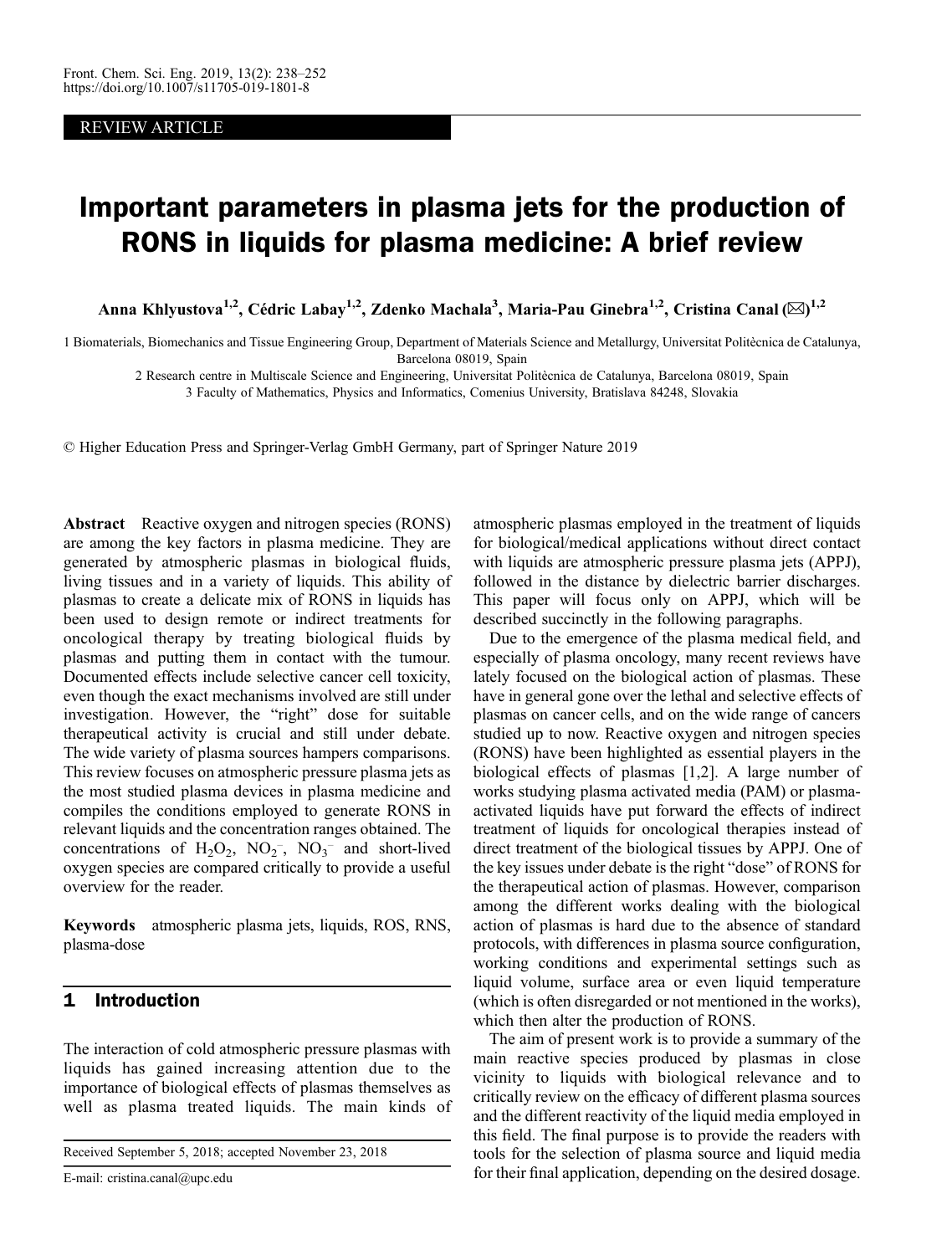# 2 Types of plasma devices without direct electrical contact with liquids

The main atmospheric plasma devices employed in medical applications are APPJ [[3,4\]](#page-11-0). Their key advantages are easy (possibly hand-held) application for medical treatments, local delivery of plasma plume and active species to the treated tissue/organ and no need of a counterelectrode. APPJ are commonly operated as dielectric barrier discharges with a central needle electrode and one outer ring electrode, or single electrode with capacitive coupling [[5](#page-12-0),[6](#page-12-0)] (Fig. 1). Another usual configuration comprises two cylindrical electrodes about the same diameter as the dielectric tube that are inserted in the tube with a certain separation and are each composed of a thin copper ring attached to a centrally perforated dielectric disc. To ignite the plasma, a high voltage in the  $1-10$  kV range can be used in the form of repetitive, microseconds wide pulses and applied between the two electrodes. Typically, the generated plasma flows through a dielectric tube with diameters from 0.8 to 4 mm. Its flow rate can be varied from 0.05 to 8 L⋅min<sup>-1</sup>. The plasma jet source can generate stable atmospheric plasma in various gases such as helium, argon, and their mixtures with oxygen, nitrogen, carbon dioxide, air, etc. When the discharge is ignited, it launches a plasma plume that can reach up to 5 cm into the ambient room air.

Another group of APPJs use radio or microwave frequency discharges. A particular kind of APPJ which deserves particular attention is the commercial kINPen developed at INP Greifswald. kINPen is a radio frequency (1 MHz) atmospheric pressure argon plasma jet (Fig. 1(a)) [\[7](#page-12-0)]. This plasma jet is a pin type dielectric barrier plasma jet with an outer, grounded ring electrode. The diameter of the nozzle exit is 1.6 mm. The plasma jet is operated with argon. The operating frequency is in the order of 1 MHz and voltage amplitude is in the range of 2–6 kV.

In the last years a new device was developed within COST action MP1101 with the aim of providing a reference plasma source for biomedical applications. This

is known as the COST reference microplasma jet (Fig. 1(c)). The micro plasma jet is capacitively coupled at 13.56 MHz RF-discharge with symmetric, co-planar, stainless steel electrodes enclosed by two quartz panes and a discharge volume of 1 mm  $\times$  1 mm  $\times$  30 mm [\[8](#page-12-0)]. The plasma gas phase of this jet generated in helium, has been extensively characterized in [\[9](#page-12-0)].

## 3 Chemical effects of plasma in liquids

Plasma-liquid interactions have gained tremendous attention in the last few years [[10](#page-12-0)]. The understanding of plasma-liquid interactions and, in particular, the transfer of reactivity from the gas to the liquid phase has been highlighted as being of prime importance for biological effects. Such interaction is a combination of physical (UV, heat and electromagnetic field) and chemical factors (which include a wide number of reactive species that are generated in the gas phase of cold plasma and will be discussed further here).

Biological liquids (i.e., blood plasma, cell culture media) are essential components in plasma treatment of biological entities (cells, wounds, tumours). Moreover, the creation of PAM has been an important new development that has shown similar biological effects to direct plasma treatment, so it has interesting therapeutic potential, and opens a versatile approach for many therapies [\[11,12\]](#page-12-0). It has been shown that the depth of penetration of the cold plasma can be limited to  $60 \mu m$  (referred to induction of apoptosis in tumor cells) [[13](#page-12-0)], so direct treatment of tissues with plasmas requires access to the site of action (i.e., surgery to expose a tumor to the action of plasma, or even use of plasma after resection of the tumor to reach remaining tumor cells). Contrarily, indirect treatment through PAM has the great advantage of allowing to target different regions of the body/tumor by injection of the PAM within the therapeutical site. This is thus a minimally invasive approach which can have many advantages for the patients. Moreover, it is technically easy to treat liquids with plasmas to obtain PAM.



Fig. 1 Representative picture of three examples of plasma jets of interest in plasma medicine: (a) atmospheric pressure argon plasma jet (kINPen), (b) plasma needle, and (c) microplasma COST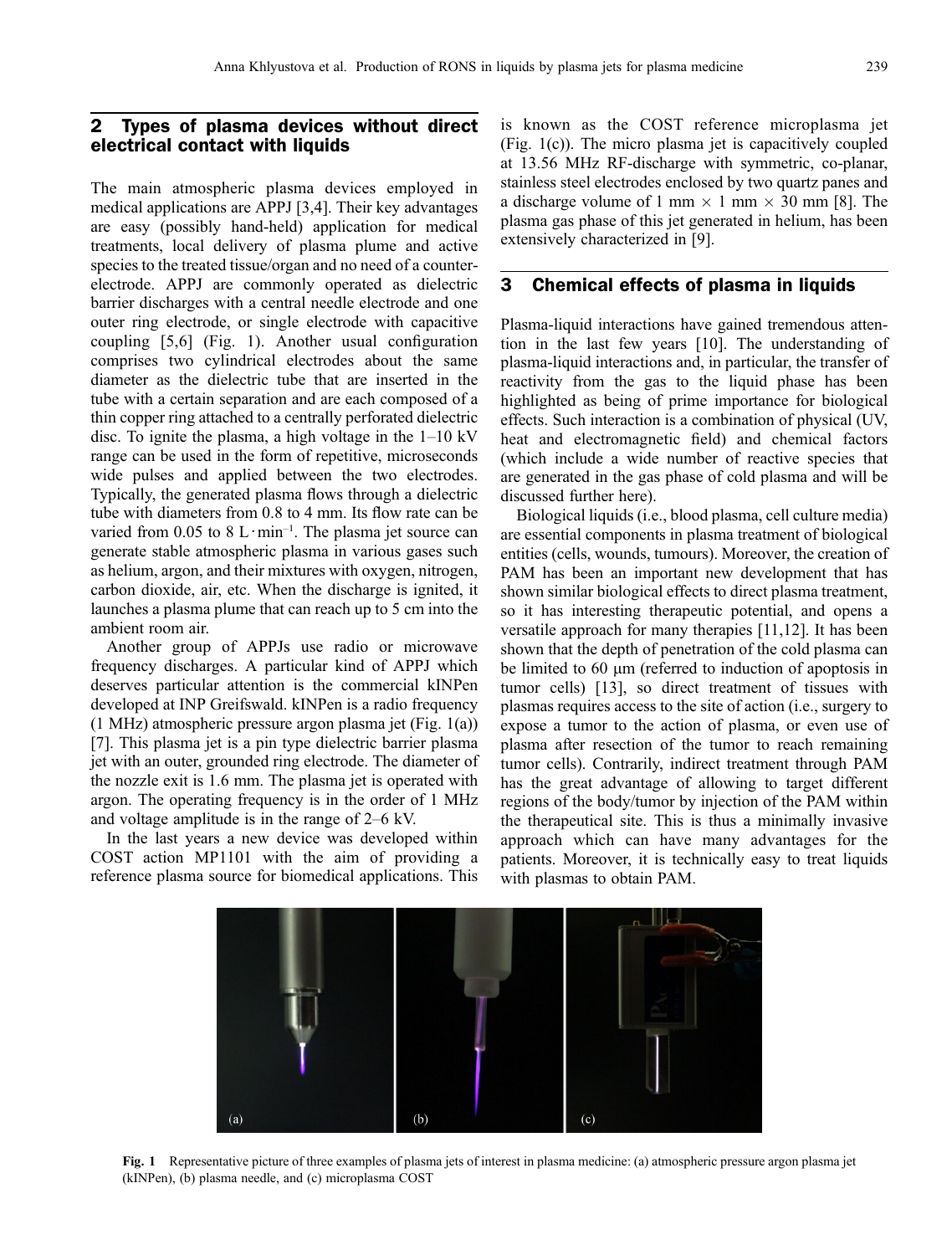RONS are known to act in a wide variety of intracellular and intercellular processes. RONS are involved in key signaling processes within the cell and hydrogen peroxide is thought to be one of the most important key players in the biological effects of plasma generated RONS. Also, nitric oxide, which is a key signaling molecule in biological processes and its presence can lead to important biochemical modifications [\[14\]](#page-12-0). It has been shown that RONS can be created in liquids by atmospheric plasma treatment. In fact, plasma treatment of aqueous solutions leads to their activation and non-equilibrium dissociation of water molecules. This results in the formation of shortlived species (around a few nanoseconds), such as H<sup>•</sup> atoms, OH<sup>•</sup> radicals, and hydrated (solvated) electrons  $(e_{solv})$ . Very quick reactions between these species lead to the formation of transitory and more stable species (lifetimes longer than 1 s) such as  $O_3$ ,  $H_2$ ,  $O_2$ ,  $H_2O_2$  etc. Some of the main reactions [\[15\]](#page-12-0), mainly proceeding from water molecule dissociation, are described as follows (Eqs.  $(1-7)$ : ons between these species lead to<br>iitory and more stable species<br>s) such as  $O_3$ ,  $H_2$ ,  $O_2$ ,  $H_2O_2$  etc.<br>ons [15], mainly proceeding from<br>ion, are described as follows (Eqs.<br> $\overline{S_{\text{solv}}} \rightarrow H_2 + 2OH^-$  (1) uch as  $O_3$ ,  $H_2$ ,  $O_2$ ,  $H_2O_2$  etc.<br>[15], mainly proceeding from<br>are described as follows (Eqs.<br> $\rightarrow H_2 + 2OH^-$  (1)<br> $\overline{s}_{\text{olv}} \rightarrow H^{\bullet}$  (2) e described as follows (Eqs.<br>  $H_2 + 2OH^-$  (1)<br>  $v \rightarrow H^{\bullet}$  (2)<br>  $\rightarrow H_2$  (3)

$$
\mathbf{e}_{\text{solv}}^- + \mathbf{e}_{\text{solv}}^- \rightarrow \mathbf{H}_2 + 2\mathbf{OH}^- \tag{1}
$$

$$
+ e_{solv}^{-} \rightarrow H_2 + 2OH^{-}
$$
 (1)  
\n
$$
H^{+} + e_{solv}^{-} \rightarrow H^{*}
$$
 (2)  
\n
$$
H^{*} + H^{*} \rightarrow H_2
$$
 (3)  
\n
$$
H^{*} + OH^{*} \rightarrow H_2O_2
$$
 (4)  
\n
$$
H^{*} + O_2 \rightarrow HO_2^{*}
$$
 (5)

$$
H^{\bullet} + H^{\bullet} \rightarrow H_2
$$
 (3)  

$$
H^{\bullet} + OH^{\bullet} \rightarrow H_2O_2
$$
 (4)  

$$
H^{\bullet} + O_2 \rightarrow HO_2^{\bullet}
$$
 (5)  

$$
O_2 + e_{solv}^{-} \rightarrow O_2^{-}
$$
 (6)

$$
OH^{\bullet} + OH^{\bullet} \rightarrow H_2O_2 \tag{4}
$$
  
\n
$$
H^{\bullet} + O_2 \rightarrow HO_2^{\bullet} \tag{5}
$$
  
\n
$$
O_2 + e_{solv} \rightarrow O_2^- \tag{6}
$$
  
\n
$$
O_2^{\bullet} + HO_2^{\bullet} \rightarrow H_2O_2 + O_2 \tag{7}
$$

$$
H^{\bullet} + O_2 \rightarrow HO_2^{\bullet} \tag{5}
$$

$$
O_2 + e_{\text{solv}}^- \rightarrow O_2^- \tag{6}
$$

$$
HO_2^{\bullet} + HO_2^{\bullet} \rightarrow H_2O_2 + O_2 \tag{7}
$$

In the presence of air, reactive nitrogen species (RNS) (NO<sup>•</sup>, NO<sub>2</sub><sup>-</sup>, NO<sub>3</sub><sup>-</sup>, ONOO<sup>•</sup>) are also formed in liquid medium. Nitrogen oxides can be formed from well-known gas phase (g) reactions of dissociated nitrogen and oxygen (Eqs. (8–11)):  $\text{HO}_2 + \text{HO}_2 \rightarrow \text{H}_2\text{O}_2 + \text{O}_2$  (*i*)<br>ence of air, reactive nitrogen species (RNS)<br>NO<sub>3</sub><sup>-</sup>, ONOO<sup>•</sup>) are also formed in liquid<br>ogen oxides can be formed from well-known<br>reactions of dissociated nitrogen and oxygen<br>: NO<sub>3</sub><sup>-</sup>, ONOO<sup>•</sup>) are also formed in liquid<br>ogen oxides can be formed from well-known<br>reactions of dissociated nitrogen and oxygen<br>:<br> $N_{2(g)} + e^- \rightarrow N_{(g)} + N_{(g)} + e^-$  (8)<br> $O_{2(g)} + e^- \rightarrow O_{(g)} + O_{(g)} + e^-$  (9)  $+e^- \rightarrow N_{(g)} + N_{(g)} + e^-$  (8)<br>  $+e^- \rightarrow N_{(g)} + O_{(g)} + e^-$  (8)<br>  $+e^- \rightarrow O_{(g)} + O_{(g)} + e^-$  (9)<br>  $N_{(g)} + O_{(g)} \rightarrow NO_{(g)}$  (10)

$$
N_{2(g)} + e^- \rightarrow N_{(g)} + N_{(g)} + e^-
$$
 (8)

$$
N_{2(g)} + e^{-} \rightarrow N_{(g)} + N_{(g)} + e^{-}
$$
\n
$$
O_{2(g)} + e^{-} \rightarrow O_{(g)} + O_{(g)} + e^{-}
$$
\n
$$
N_{(g)} + O_{(g)} \rightarrow NO_{(g)}
$$
\n
$$
N_{(g)} + 2O_{(g)} \rightarrow NO_{2(g)}
$$
\n(10)\n
$$
N_{(g)} + 2O_{(g)} \rightarrow NO_{2(g)}
$$
\n(11)

$$
N_{(g)} + O_{(g)} {\rightarrow} N O_{(g)} \qquad \qquad (10)
$$

$$
N_{(g)} + 2O_{(g)} \rightarrow NO_{2(g)} \tag{11}
$$

These nitrogen oxides subsequently react in water forming acids (Eqs.  $(12–16)$ ), which affect the conductivity and pH of the plasma-treated liquids and based on pH dissociate to nitrite  $(NO<sub>2</sub><sup>-</sup>)$  and nitrate  $(NO<sub>3</sub><sup>-</sup>)$  ions:  $N_{(g)} + 2O_{(g)} \rightarrow NO_{2(g)}$ <br>
iitrogen oxides subsequently<br>
iids (Eqs. (12–16)), which affects<br>
of the plasma-treated liquids<br>
to nitrite (NO<sub>2</sub><sup>-</sup>) and nitrate (NO<sub>2</sub><sup>-</sup>) and nitrate (NO<sub>3</sub><sup>-</sup>)

$$
3NO2 + H2O \rightarrow 2H+ + 2NO3- + NO \t(12)
$$

NO2 <sup>þ</sup> NO2 <sup>þ</sup> H2O↕ <sup>↓</sup>HNO3þHNO2

$$
O \rightarrow HNO3 + HNO2
$$
  

$$
\rightarrow NO3- + NO2- + 2H+
$$
 (13)

 $NO<sub>2</sub> + NO<sub>2</sub> + H<sub>2</sub>O \rightarrow HNO<sub>3</sub>$ <br>  $\rightarrow NO<sub>3</sub>$ <br>  $NO<sub>2</sub> + NO + H<sub>2</sub>O \rightarrow 2HNO<sub>2</sub>$ 

$$
O → HNO3 + HNO2
$$
  
\n
$$
→ NO3- + NO2- + 2H+
$$
 (13)  
\n
$$
→ 2HNO2
$$
  
\n
$$
→ NO2- + NO2- + 2H+
$$
 (14)

$$
\rightarrow NO_3^- + NO_2^- + 2H^+ \qquad (13)
$$
  
\n
$$
D + H_2O \rightarrow 2HNO_2
$$
  
\n
$$
\rightarrow NO_2^- + NO_2^- + 2H^+ \qquad (14)
$$
  
\n
$$
NO_2 + H_2O \rightarrow NO_3^- + 2H^+ \qquad (15)
$$

$$
-NO + H_2O \to 2HNO_2
$$
  
\n
$$
\to NO_2^- + NO_2^- + 2H^+ \qquad (14)
$$
  
\n
$$
NO_2 + H_2O \to NO_3^- + 2H^+ \qquad (15)
$$
  
\n
$$
4NO + O_2 + 2H_2O \to 4NO_2^- + 4H^+ \qquad (16)
$$

The NO can be oxidized to NO<sub>2</sub> in the case that air is<br>
ed as working gas or mixed with the plasma effluent<br>
iich might depend on the gas flow, thereby increasing<br>
trate concentration. Reactions of hydroxyl radicals with used as working gas or mixed with the plasma effluent which might depend on the gas flow, thereby increasing nitrate concentration. Reactions of hydroxyl radicals with  $NO<sub>2</sub>$  lead to the formation of nitric acid in solutions (Eq. (17)):

$$
NO2 + OH• \to HNO3
$$
 (17)

Subsequently, reactions between the different species formed in solution may lead to the formation of peroxynitrous acid (in acidified conditions in non-buffering solutions, Eq. (18),  $pK_a = 6.8$ ) or peroxinitrite ions (in neutral or basic conditions, e.g., phosphate buffered saline (PBS), Eq. (19)) [[16](#page-12-0)]. Peroxynitrites/peroxynitrous acid is another very important species in cell biology: in solution may lead to the formation of<br>trous acid (in acidified conditions in non-buffer-<br>ions, Eq. (18), pK<sub>a</sub> = 6.8) or peroxinitrite ions (in<br>r basic conditions, e.g., phosphate buffered saline<br>q. (19)) [16]. Peroxyn  $bK_a$  = 6.8) or peroxinitrite ions (in<br>ns, e.g., phosphate buffered saline<br>eroxynitrites/peroxynitrous acid is<br>pecies in cell biology:<br> $+$ →O = NOOH + H<sub>2</sub>O (18)<br>→O = NOO<sup>-</sup> + H<sup>+</sup> (19)

$$
NO2- + H2O2 + H+\rightarrow O = NOOH + H2O
$$
 (18)

$$
NO2• + OH• \rightarrow O = NOO- + H+
$$
 (19)

With views on biomedical applications, various waterbased liquids (aqueous solutions) are of interest. For in vitro biological testing (assays with cells or tissues), the most commonly employed liquids are cell culture media. Cell culture media are aqueous solutions which contain a number of salts, proteins, glucose, amino acids, vitamins, etc., with up to 30 components. Depending on the cell lines studied, recipes for cell culture media can vary in composition (i.e., glucose concentration, growth factors, and other nutrients), which poses a challenge for plasma medicine researchers dealing with the reactivity of liquids. Plasma may react with the components of the medium (via reactive species) transforming them into their oxidized state [[14](#page-12-0)].

For in vivo therapies (with animals and aimed at humans in the last instance) most usually either water or saline solutions such as phosphate buffer saline, Ringer's saline or Ringer's lactate, are employed. The effects of atmospheric plasmas on the reactivity of these species have been evaluated and will be discussed further in this work. Given the interest of these saline solutions for *in vitro* studies, they are often put in contact with cells following plasma treatment, and either diluted by adding them to cell culture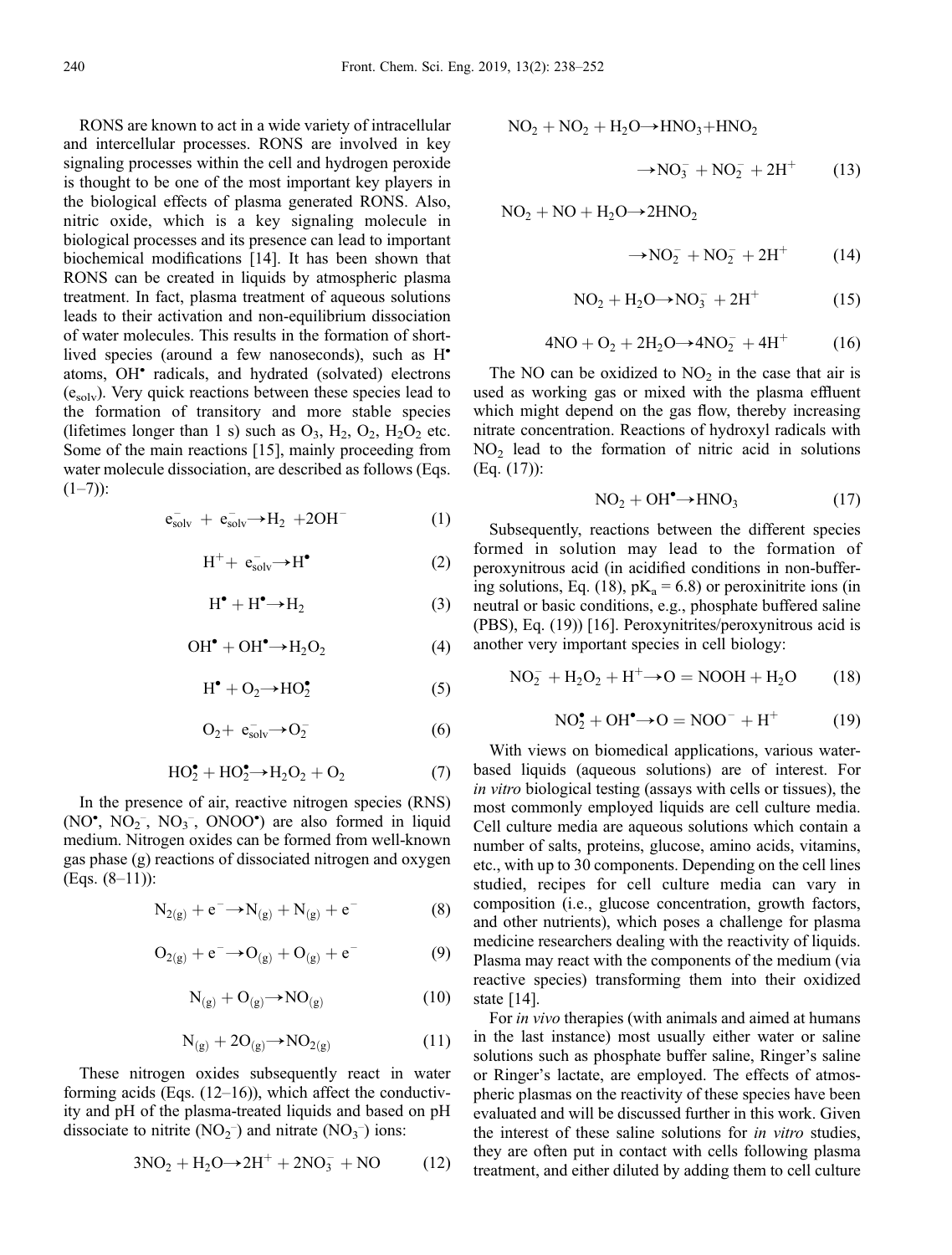media or put in contact with the cell cultures for a brief period of time (up to usually 3 h maximum) and then replaced by the cell culture media.

#### 3.1 Detection of reactive species in liquid media

A major challenge in plasma medicine remains the control of plasma-induced liquid-phase chemistry. Plasma generated reactive species transferred into the liquid or formed consequently in the liquid have been measured with an emphasis on long-lived species for obvious experimental difficulties to measure short-lived ones. Currently, there are different methods for determination of reactive species in liquids, and Bruggeman et al. [[17](#page-12-0)] have reviewed them in detail. For the purpose of this work we can distinguish between "in situ" measurements of RONS and "ex situ" or indirect methods for the detection of RONS in liquids. The "*in situ*" measurements of short-lived species are based on the direct detection of ultraviolet absorption spectra. For instance, Kim and coworkers investigated hydroxyl radical density in cell culture media — Dulbecco's Modified Eagle's Medium (DMEM) and in PBS by ultraviolet absorption spectroscopy [\[18\]](#page-12-0). Rumbach et al. utilized total internal reflection absorption spectroscopy for a direct detection of the plasma injected electrons in solvation process (the solution was used as an anode because the plasma was formed with a stainless steel capillary suspended 1–2 mm above the liquid surface. A glowlike discharge was initiated at the solution surface by applying high voltage between the suspended capillary and the solution) [\[19\]](#page-12-0). There are also "*ex situ*" methods of shortlived reactive species detection which employ scavengers of reactive oxygen species (ROS).

Indirect methods are often easier to implement and do not require of very sophisticated equipment, so they have been widely employed in literature. To detect reactive species by using indirect methods, it is necessary to use a scavenger/chemical probe to entrap the reactive species of interest. The main techniques employed are absorbance spectroscopy, high performance liquid chromatography, ion chromatography, kit assays based on strips (with much lower precision), and fluorescence spectroscopy for detection of the products of fast reaction with reactive species. Electron paramagnetic resonance spin-trapping has been recognized as a technique capable to monitor radicals with high sensitivity and low detection limits [\[20,21\]](#page-12-0), which allows to use one compound for detection of  $H^{\bullet}$  atoms and OH $^{\bullet}$  and oxygen radicals.

UV-vis spectrophotometry is an appropriate method for detection of RONS in aqueous solutions. For example, the amount of hydrogen peroxide is usually quantified by a colorimetric method using titanium oxysulfate or less often sodium orthovanadate as chemical probes [[22](#page-12-0),[23](#page-12-0)]. For detection of nitrite/nitrate ions a colorimetric method using Griess reagent and nitrite reductase is often employed [[24](#page-12-0)].

More details on specific methods for measuring RONS can be found in the review of Bruggeman et al. [\[17\]](#page-12-0).

As mentioned earlier, RONS have been described as some of the key players for the therapeutical action of plasma treated liquids. In particular, the cell-selective effects of plasmas and plasma-treated liquids have been attributed to them in different works [[25](#page-12-0),[26](#page-12-0)]. One issue of debate in the scientific community is about the therapeutical "dose" of these RONS.

The issue is not easy to deal with since the proportion of the different RONS varies in the cocktail generated by plasma treatment as function of the different treatment conditions described. As shown in [\[27\]](#page-12-0) the plasma gaseous products — and therefore the species generated in liquids —strongly depend on the discharge regime, its deposited power and gas flow conditions. The gaseous products then determine the chemical properties of the PAW and the dominant aqueous RONS.

Having an indication of the amount of RONS generated by plasmas in liquids could be a useful tool for researchers investigating this therapeutical "dose". Figure 2 summarizes the main RONS generated in liquid phases by different APPJ devices. As compiled in the figure, a wide variety of liquid media have been studied, together with different detection methods for RONS quantification.

In the following sections some of the main RONS generated by atmospheric plasmas in liquids of interest in plasma medicine are compiled in different tables (Tables 1–4). Particular attention is put on the concentrations generated as a function of the specific liquid and the conditions of the plasma treatment.

## 3.1.1 Long-lived RONS

#### 3.1.1.1 Hydrogen peroxide  $(H_2O_2)$

Hydrogen peroxide is a very relevant species in plasma medicine, as it can be generated by APPJ in liquids (Eqs.  $(4,7)$ ), and it is also present already in cells. As such  $H_2O_2$ is one of the species which has been mostly characterized in APPJ treated liquids. Table 1 summarizes the concentrations described in the literature with detail on the conditions of the plasma treatment and the particular liquid employed. The technique for measuring each RONS is mentioned as it can be of influence on the values obtained.

In the case of kINPen, as it is a commercial device with CE marking, the conditions such as plasma gas, applied voltage, frequency and in most cases, gas flow rate are fixed. Ar was used as working gas with a flow rate of 3 L∙min–<sup>1</sup> (in most cases), applied voltage of 2–6 kV and frequency 1 MHz. As shown in Table 1, the amount of  $H<sub>2</sub>O<sub>2</sub>$  detected in the different media displays a wide range of concentrations. It is difficult to compare the measured concentration of hydrogen peroxide due to the many different types of plasma jets and wide range of solutions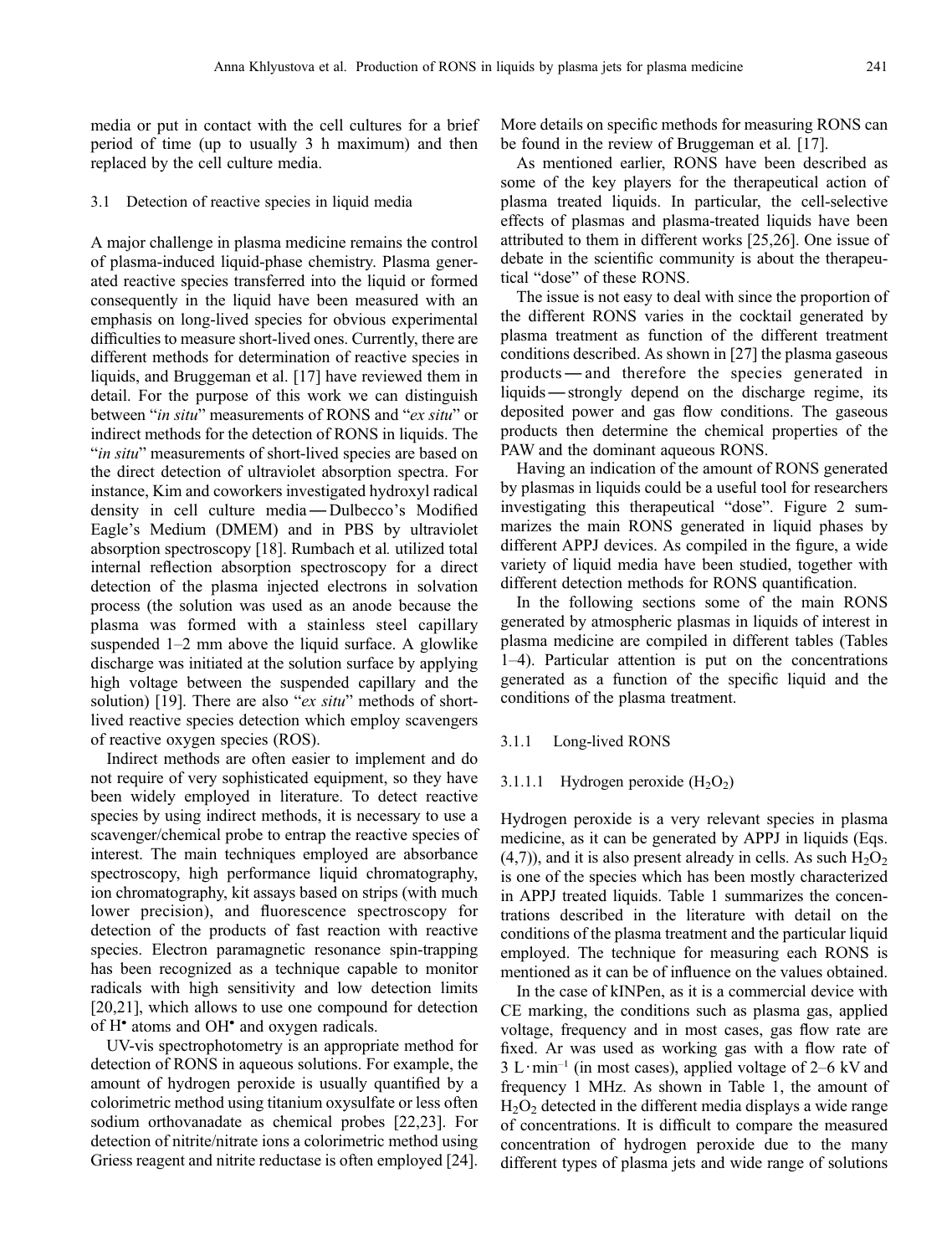

Fig. 2 Overview of the short- and long-lived RONS generated in liquid media by APPJ with detail of the liquid media in which each species has been quantified in literature and the corresponding detection methods employed therein

of biological interest that are used. Many parameters in the experimental setup (for example, the nature of the gas, the gas flow, the applied voltage, the distance between the plasma and the solution, the composition of the solution, the volume of the solution, etc.) play a role in the amount of plasma-induced RONS in solution. Oh et al. [\[43\]](#page-13-0) found that  $H_2O_2$  is the major RONS formed at distances of up to 30 mm in water. At such close treatment distances, the rate of water evaporation from the liquid is high, creating a more humid environment. Other authors have reported increasing  $H_2O_2$  with increasing specific energy of the plasma deposited in the liquid, which supports  $H_2O$ evaporation, dissociation and OH<sup>o</sup> formation and its subsequent recombination to  $H_2O_2$  [\[33,51,52\]](#page-13-0). In addition to diffusion and solvation of species from the plasma phase, OH<sup>•</sup> can also be formed directly in water through UV photolysis. It was assumed that the contributions of humidity and UV photolysis decreased as the treatment distance increased. At longer treatment distances, there will be more mixing and reactions of the plasma effluent with ambient air before the solvation of reactive species in the water and thus in principle lower  $H_2O_2$  concentration.

As mentioned earlier, the plasma devices of utmost importance in plasma medicine are currently plasma jets. As reflected in Table 1, other devices, such as the COST microplasma jet device have been very well characterized on their plasma phase [\[50\]](#page-13-0), but their interaction with liquids has not been widely investigated. As could be expected given their configuration/design, the amount of  $ROS - H<sub>2</sub>O<sub>2</sub>$  in this case — produced by the COST microplasma jet is much lower than the other jets (Table 1). This source is therefore of limited interest for medical applications, but rather conceived as reference source to correlate the gas phase species with RONS generated in liquids, especially the COST source. In general terms, other types of APPJs produce higher  $H_2O_2$ concentrations than the COST microplasma jet.

Huge increase in the concentration of peroxides is recorded in PBS when doping gases such as  $O_2$  or  $N_2$  are added to the main Ar gas flow [\[39\]](#page-13-0). Another critical parameter is treatment distance as increasing of distance in kINPen from 10 to 30 mm was related to a decrease of more than one order of magnitude in the concentration of  $H<sub>2</sub>O<sub>2</sub>$  [[49](#page-13-0)]. In general, treatment time linearly increases the amount of  $H_2O_2$  in PBS [\[28\]](#page-12-0).

# 3.1.1.2 Nitrite ions  $(NO<sub>2</sub><sup>-</sup>)$

Nitrite ions in liquid media are formed by dissolution of nitrogen oxides, which are formed in the gas phase of plasma jet. Concentration levels of  $NO<sub>2</sub><sup>-</sup>$  described in literature in different plasma-activated biological liquids are reported in Table 2, as function of the corresponding plasma settings and experimental conditions.

Formation of nitrites in liquids following atmospheric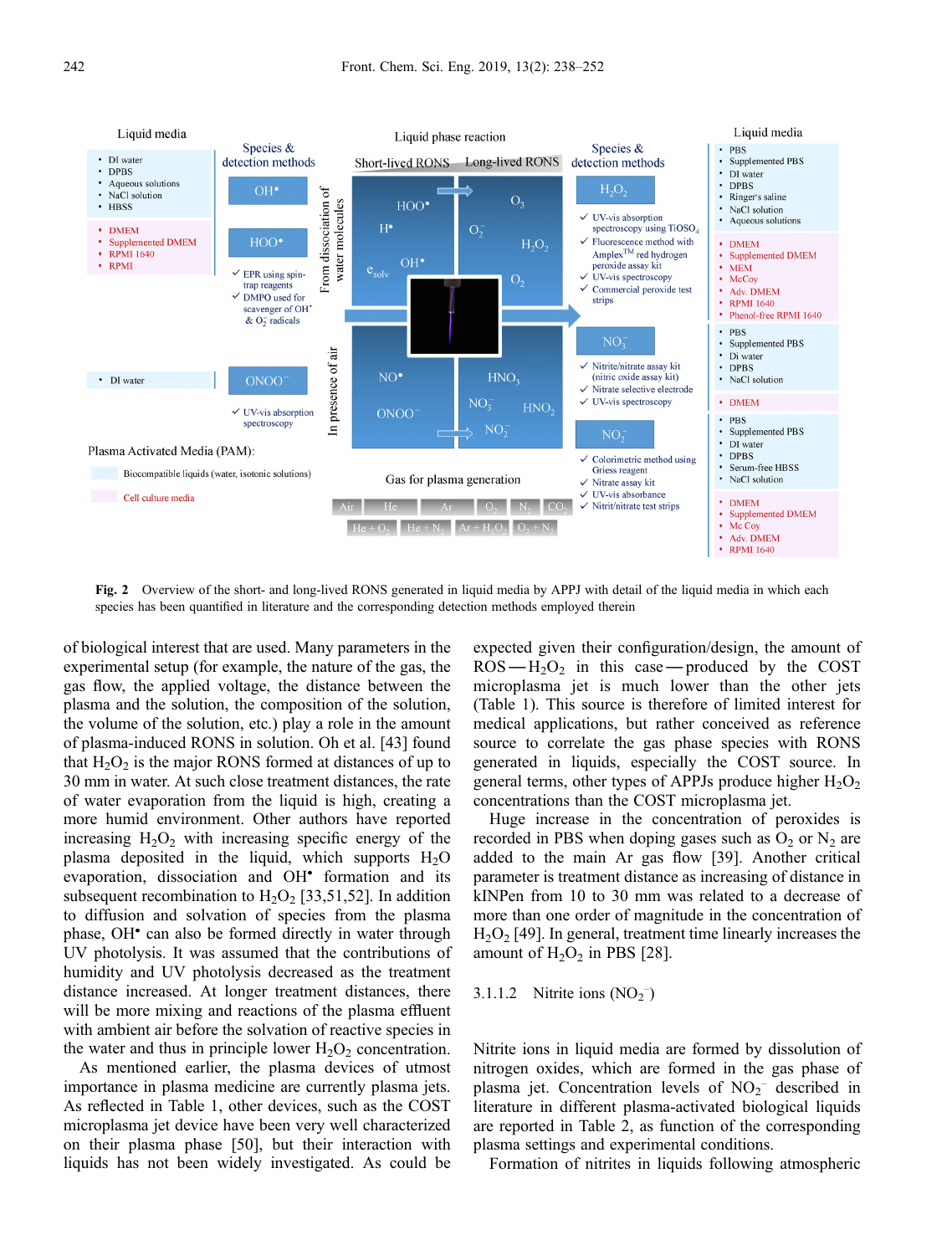plasma treatment leads to the decrease of pH. Experiments comparing DI water with buffered solutions showed that higher concentrations of  $NO<sub>2</sub><sup>-</sup>$  are obtained in buffered solutions. This is most likely due to the depletion of  $NO_2^$ by the reaction with  $H_2O_2$  leading to ONOOH that occurs in acidic conditions in non-buffered plasma treated water solutions (Eq. (18)) [[16](#page-12-0)[,54\]](#page-13-0). This reaction runs slower in the solutions buffered at neutral pH which better preserves  $NO_2^-$  produced by plasma-created  $NO_x$ . Cell culture media are buffered and in addition contain many organic

Table 1 Concentration of hydrogen peroxide after treatment by APPJ from different authors and configurations (working conditions and measurement technique are specified for each device)

| Gas                  | Flow rate/<br>$(L \cdot min^{-1})$ | Conditions                                                         | t/s               | $V/\mu L$ | Liquid                                                   | $[H_2O_2] / (\mu mol \cdot L^{-1})$            | Ref.   |
|----------------------|------------------------------------|--------------------------------------------------------------------|-------------------|-----------|----------------------------------------------------------|------------------------------------------------|--------|
| He                   | 0.05                               | $U = 8$ kV, $f = 20$ kHz,<br>$d = 10$ mm                           | 240               | 500       | PBS $(Ca^{2+}/Mg^{2+})$                                  | $1300^{a}$                                     | $[28]$ |
|                      | 0.1                                | $U = 8$ kV, $f = 15$ kHz,                                          | 120               | 100       | $DMEM + FBS$                                             | $14^{b}$                                       | $[29]$ |
|                      |                                    | $P = 5$ W                                                          |                   |           | DI water                                                 | $26^{b}$                                       |        |
|                      | $\mathbf{1}$                       | $U = 7$ kV, $f = 10$ kHz                                           | 300               | 4000      | DI water                                                 | $18^{b}$                                       | $[30]$ |
|                      | 1.67                               | $U = 7.5$ kV, $f = 10$ kHz,<br>$d = 2$ mm, shielding gas $O_2/N_2$ | 600               | 2000      | <b>PBS</b>                                               | $265^{b}$                                      | $[31]$ |
|                      | 2                                  | $U = 18$ kV, $f = 24.9$ kHz,<br>$d = 10$ mm                        | 60                | 100       | Aqueous solutions                                        | $50 - 80^{a}$                                  | $[32]$ |
|                      | 3                                  | $U = 10$ kV, $f = 9.69$ kHz                                        | 150               | 100       | DI water                                                 | $1750^{a}$                                     | $[33]$ |
|                      |                                    |                                                                    |                   |           | ${\rm DMEM}$                                             | $1600^{a}$                                     |        |
|                      |                                    |                                                                    |                   |           | $DMEM + 10\%$ FCS                                        | $1600^{\rm a}$                                 |        |
|                      | 4.7                                | $U = 3.16$ kV, $d = 30$ mm                                         | 60 or 120         | 1000      | <b>DMEM</b>                                              | $35^{\circ}$                                   | $[34]$ |
|                      |                                    |                                                                    |                   |           | <b>PBS</b>                                               | $42^{\circ}$                                   |        |
|                      | 5                                  | $U = 5-9$ kV, $f = 5$ kHz,<br>$d = 25$ mm                          | 60                | 500       | MEM                                                      | 30 <sup>c</sup>                                | $[35]$ |
|                      | 5                                  | $U = 2$ kV, $P = 6$ W,                                             | 1800              | 4000      | McCoy                                                    | $1470.6^{d}$                                   | $[36]$ |
|                      |                                    | $d = 20$ mm                                                        |                   |           | advDMEM                                                  | $2117.6^{d)}$                                  |        |
| $He + O2$            | 2                                  | $U = 15$ kV, $f = 1$ kHz,<br>$d = 5$ mm                            | 300<br>600<br>900 | 360       | PBS                                                      | $174^{\circ}$<br>$391^\circ$<br>$1250^{\circ}$ | $[37]$ |
|                      | 8                                  | $U = 28$ kV, $f = 2$ kHz                                           | 60                | 300       | Phenol-free RPMI 1640                                    | 6 <sup>c</sup>                                 | $[38]$ |
| Ar                   | $\mathbf{1}$                       | $U = 9$ kV, $f = 16$ kHz,<br>$d = 9$ mm                            | 60                | 100       | <b>PBS</b>                                               | $88.2^{\circ}$                                 | $[39]$ |
|                      | 2                                  | $U = 7$ kV, $f = 60$ Hz,                                           | 300               | 3000      | $DMEM + P/S + FBS$                                       | $110^{c}$                                      | $[40]$ |
|                      |                                    | $d = 13$ mm                                                        |                   |           | <b>DMEM</b>                                              | $92^{\circ}$                                   |        |
|                      | 2                                  | $U = 10$ kV, $f = 60$ Hz,<br>$d = 3$ mm                            | 120               | 8000      | Ringer's saline                                          | 8 <sup>c</sup>                                 | $[41]$ |
|                      | 3                                  | $U = 0.7$ kV, $I = 3$ mA,<br>$f = 16$ kHz, $P = 0.2$ W             | 1800              |           | DI water                                                 | 800 <sup>a</sup>                               | $[42]$ |
|                      | 3                                  | $U = 7$ kV, $f = 10$ kHz,<br>$d = 15, 25$ and 80 mm                | 300               | 4000      | DI water                                                 | $d = 15$ mm, $16^{b}$<br>$d = 11$ mm, $80^{b}$ | $[43]$ |
|                      |                                    |                                                                    |                   |           |                                                          | $d = 25$ mm, 3.7 <sup>b)</sup>                 |        |
| Other gases          |                                    | $U = 9$ kV, $f = 16$ kHz,                                          | 60                |           | PBS                                                      | $1559^{c}$                                     |        |
|                      | $1, 0_2$                           | $d = 9$ mm                                                         |                   | 100       | PBS                                                      | $735^{\circ}$                                  | $[39]$ |
|                      | $1, N_2$                           |                                                                    |                   |           | <b>PBS</b>                                               | $1265^{\circ}$                                 |        |
|                      | 1, CO <sub>2</sub>                 |                                                                    |                   |           | <b>PBS</b>                                               | $58.8^{c}$                                     |        |
| Ar, RF<br>plasma jet | 1, air<br>$1.5\,$                  | $F = 13.7 \text{ MHz},$<br>$d = 5 - 13$ mm                         | 60                | 3000      | PBS $(Ca^{2+}/Mg^{2+})+$<br>$1 g \cdot L^{-1}$ D-glucose | $15 - 250^{\circ}$                             | $[44]$ |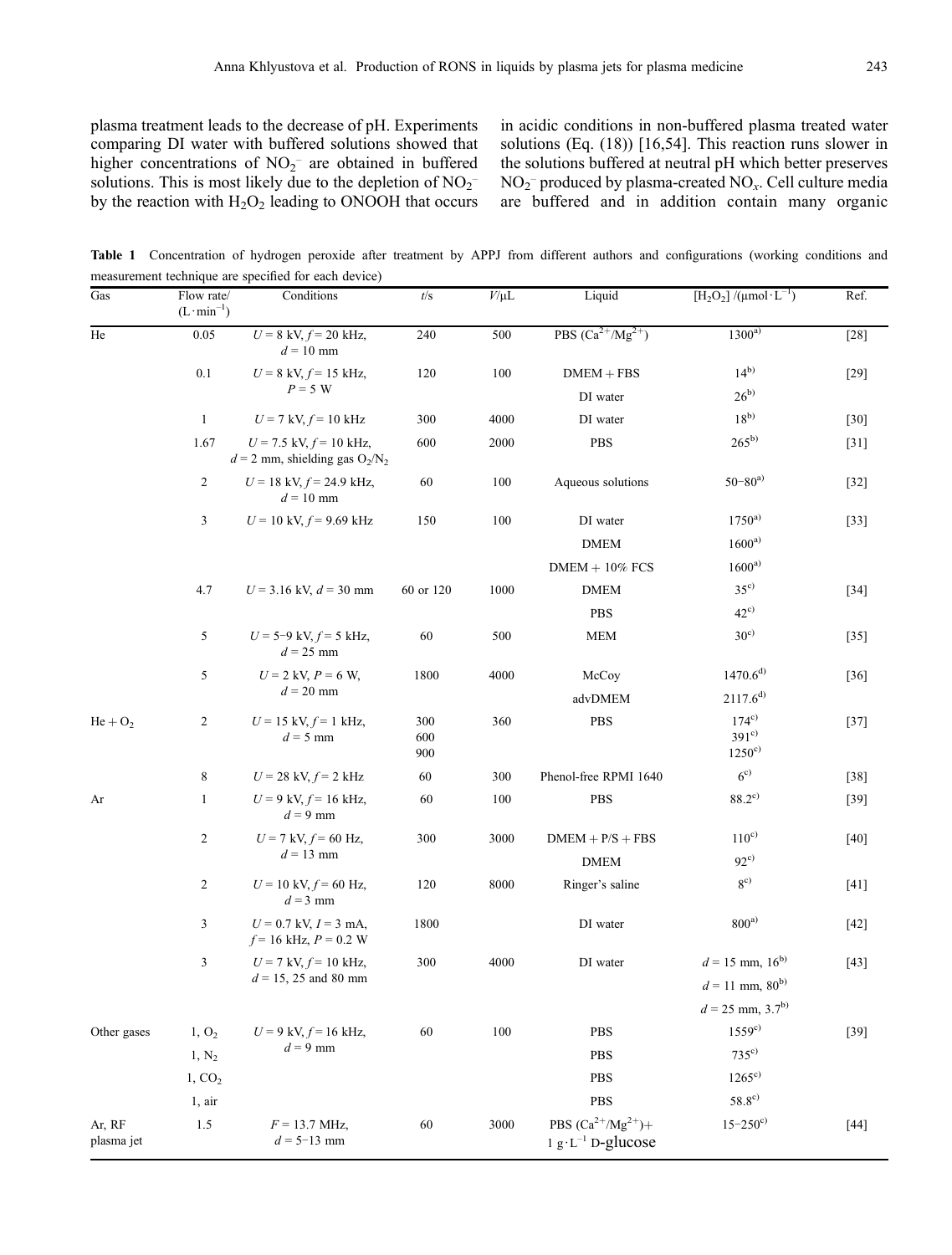|                           |                                           |                                               |     |           |                                                          |                                   | (Continued) |
|---------------------------|-------------------------------------------|-----------------------------------------------|-----|-----------|----------------------------------------------------------|-----------------------------------|-------------|
| Gas                       | Flow rate/<br>$(L \cdot \text{min}^{-1})$ | Conditions                                    | t/s | $V/\mu L$ | Liquid                                                   | $[H_2O_2]/(\mu mol \cdot L^{-1})$ | Ref.        |
| Ar, kINPen                | 3                                         | $U = 2$ -6 kV, $f = 1.1$ MHz,<br>$d = 5$ mm   | 60  | 1000      | Phenol-free RPMI 1640                                    | $60^{\circ}$                      | $[45]$      |
|                           | $\mathbf{3}$                              | $U = 2-6$ kV, $f = 1$ MHz,<br>$d = 9$ mm      | 100 | 5000      | RPMI $1640 + 8\%$ FCS<br>$+1\%$ P/S                      | $45 - 210^{d}$                    | $[46]$      |
|                           | 3                                         | $U = 2-6$ kV, $f = 1$ MHz                     | 180 | 5000      | Phenol-free RPMI 1640                                    | $100^{\circ}$                     | $[47]$      |
|                           | $\mathbf{3}$                              | $U = 2-6$ kV, $f = 1$ MHz                     | 180 |           | NaCl                                                     | $78^{d)}$                         | $[48]$      |
|                           | $\mathfrak{Z}$                            |                                               |     |           | <b>DPBS</b>                                              | 60 <sup>d</sup>                   |             |
|                           | 3                                         |                                               |     |           | <b>RPMI 1640</b>                                         | $88^{d}$                          |             |
|                           | $\mathbf{3}$                              | $U = 2-6$ kV, $f = 1$ MHz,<br>$d = 10$ mm     | 300 | 2000      | <b>PBS</b>                                               | $1300^{a}$                        | [49]        |
|                           | 3                                         | $U = 2-6$ kV, $f = 1$ MHz,<br>$d = 2 - 18$ mm | 60  | 3000      | PBS $(Ca^{2+}/Mg^{2+})+$<br>$1 g \cdot L^{-1}$ D-glucose | $19 - 20^{d}$                     | $[44]$      |
| COST micro-<br>plasma jet | 1.4                                       | He                                            |     | 250       | <b>RPMI1640</b>                                          | $75^{\circ}$                      | $[50]$      |
|                           |                                           | $He + O2$                                     |     | 250       |                                                          | 5 <sup>c</sup>                    |             |
|                           |                                           | $He + H2O$                                    |     | 250       |                                                          | $25^{\circ}$                      |             |
|                           |                                           | $He + H2O + O2$                               |     | 250       |                                                          | $20^{\circ}$                      |             |

For detection of H<sub>2</sub>O<sub>2</sub> different methods were used: a) UV-vis absorption spectroscopy using TiOSO<sub>4</sub>; b) UV-vis spectroscopy; c) fluorescence method with AmplexTM Red hydrogen peroxide assay kit; d) commercial peroxide test stripes. d: distance between nozzle and surface of liquid; f: frequency of discharge; t: time; U: applied voltage; DPBS: Dulbecco's phosphate-buffered saline; FBS: fetal bovine serum; FCS: fetal calf serum; MEM: minimum essential medium; P/S: penicillin/ streptomycin; RPMI: Roswell Park Memorial Institute

components, which results in higher  $NO<sub>2</sub><sup>-</sup>$  concentrations possibly due to the interaction of plasma with amino acids to form additional nitrite ions. On the other hand, nitrate/ nitrite anions can be the targets of short lifetime ROS such as hydroxyl radical leading to the formation of peroxynitrites (ONOO– ) according to reaction (Eq. (19)). In complex liquids such as cell culture media, this reaction will compete with the oxidation of biomolecules by ROS [\[29,](#page-12-0)[33\]](#page-13-0).

The amount of  $NO<sub>2</sub><sup>-</sup>$  decreases at increasing gas flow rate in the case of APPJ using He in experiments with DI water [[28](#page-12-0),[29](#page-12-0),[33](#page-13-0)], as also discussed for hydrogen peroxides. This trend might result from the fact that less air is admixed to the plasma jet channel when the gas flow is higher and, thus, less RONS are produced in the gas phase [\[28\]](#page-12-0). The surrounding atmosphere, especially air, has a greater impact on the formation of RNS than in the formation of  $H_2O_2$  in solutions [[45](#page-13-0)]. Higher concentration of nitrite observed in DMEM with FCS than in DMEM can be explained by the presence of copper-containing proteins such as cytochrome C in FCS that can contribute to the oxidation of nitric oxide into nitrite [[33](#page-13-0)]. The maximum value of nitrite ions recorded in PBS is referred to APPJ in air [[39](#page-13-0)].

In the case of kINPen plasma using argon, the concentration of nitrite ions is higher in phenol-free RPMI medium than in the presence of phenol even at short time of plasma treatment [\[48\]](#page-13-0). This suggests a

possible reaction of phenol red with  $NO<sub>2</sub><sup>-</sup>$  during plasma treatment (acidification process).

# 3.1.1.3 Nitrate ions  $(NO<sub>3</sub><sup>-</sup>)$

Nitrates are also obtained from the reaction of nitrogen oxides formed by plasmas in liquids. The concentrations recorded in representative works in literature are detailed in Table 3.

The highest concentration of nitrate ions in DI water was obtained by Chauvin et al. [\[33\]](#page-13-0) after 150 s of treatment by APPJ in helium. In general, shorter treatment times up to maximum of 1 min which could be of interest in direct treatment of tissues, have been evaluated and provided larger concentrations of nitrate, up to 2500 µmol∙L–<sup>1</sup> in PBS with air plasma jet [[39](#page-13-0)]. This is related to the fact that air plasma can produce RNS such as  $NO$  and  $NO<sub>2</sub>$  in the gas phase, which react with water forming nitrite/nitrate ions as described in section 3 (Eqs. (12–16)).

For all species discussed up to now (Tables  $1-3$ ), the effect of liquid volume on the concentration of RONS is critical, as in the same treatment conditions it has been observed that smaller volumes allow generating higher concentrations (both parameters are inversely related). However, although this is not straightforward, it seems that decreases of one order of magnitude in volume may increase the concentration of RONS in one order of magnitude.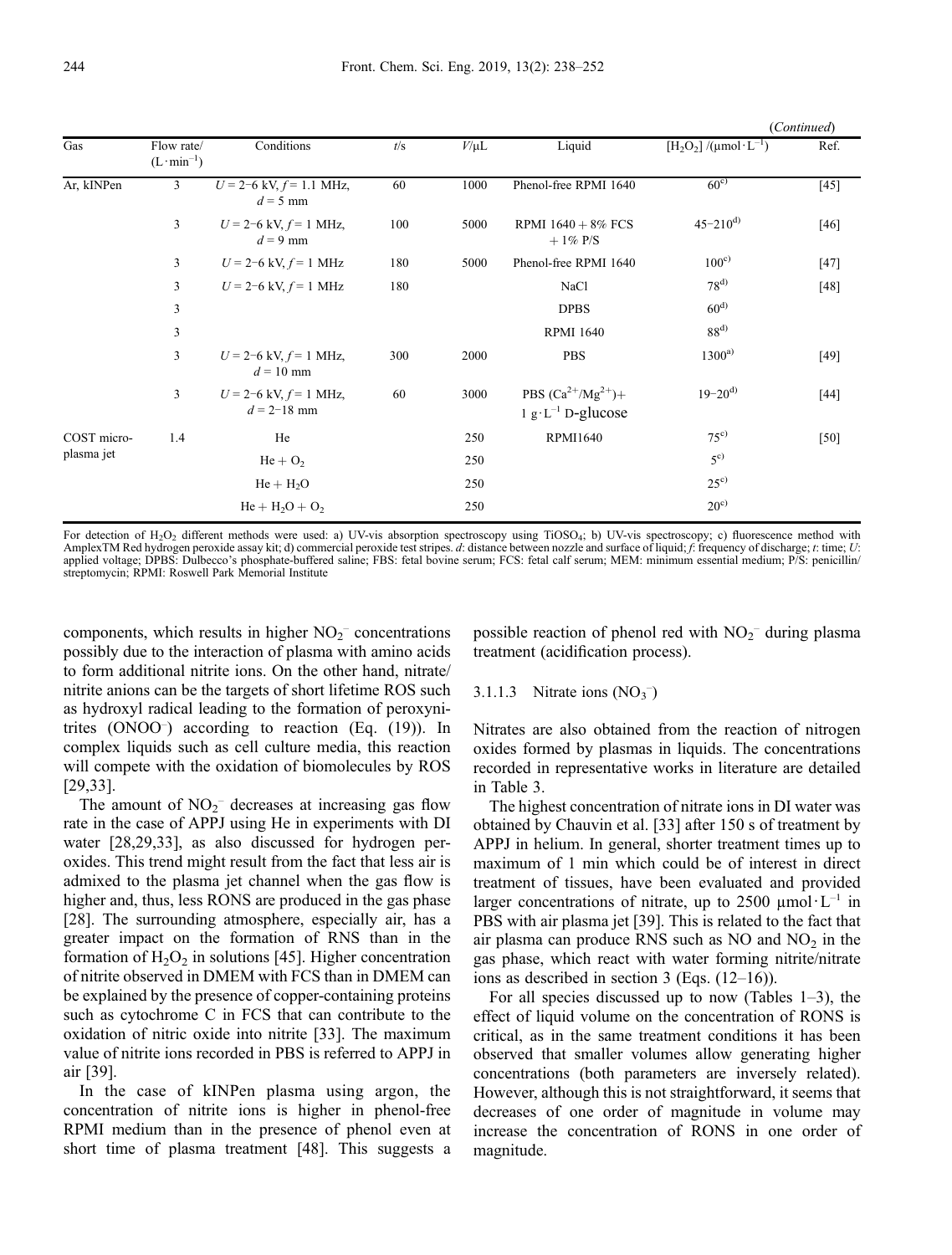| Gas                  | Flow rate/<br>$(L \cdot \text{min}^{-1})$ | Conditions                                                         | $t/\mathrm{s}$ | $V/\mu L$ | Liquid                                                      | $[NO2-]/(\mu mol \cdot L-1)$   | Ref.   |
|----------------------|-------------------------------------------|--------------------------------------------------------------------|----------------|-----------|-------------------------------------------------------------|--------------------------------|--------|
| He                   | 0.05                                      | $U = 8$ kV, $f = 20$ kHz,<br>$d = 10$ mm                           | 240            | 500       | PBS $(Ca^{2+}/Mg^{2+})$                                     | $1600^{\rm a}$                 | $[28]$ |
|                      | 0.05                                      | $U = 8$ kV, $f = 20$ kHz,<br>$d = 10$ mm                           | 60             | 500       | PBS $(Ca^{2+}/Mg^{2+})$                                     | 400 <sup>a</sup>               | $[28]$ |
|                      | 0.1                                       | $U = 8$ kV, $f = 15$ kHz,<br>$P = 5$ W                             | 120            | 100       | $DMEM + FBS$                                                | $340^{b}$                      | $[29]$ |
|                      |                                           |                                                                    |                |           | DI water                                                    | $137^{b}$                      |        |
|                      | $\mathbf{1}$                              | $U = 7$ kV, $f = 10$ kHz                                           | 300            | 4000      | DI water                                                    | 18 <sup>c</sup>                | $[30]$ |
|                      | 1.67                                      | $U = 7.5$ kV, $f = 10$ kHz,<br>$d = 2$ mm, shielding gas $O_2/N_2$ | 600            | 2000      | PBS                                                         | $620^{\circ}$                  | $[31]$ |
|                      | $\overline{c}$                            | $U = 1.8$ kV, $f = 35$ kHz                                         | 180            |           | Serum-free HBSS                                             | $125 - 138^{b}$                | $[53]$ |
|                      | 2                                         | $U = 15$ kV, $f = 1$ kHz,<br>$d = 5$ mm                            | 300            | 360       | PBS                                                         | $5^{a)}$                       | $[37]$ |
|                      | $\overline{c}$                            | $U = 15$ kV, $f = 1$ kHz,<br>$d = 5$ mm                            | 600            | 360       | PBS                                                         | $10^{a)}$                      | $[37]$ |
|                      | $\overline{c}$                            | $U = 15$ kV, $f = 1$ kHz,<br>$d = 5$ mm                            | 900            | 360       | PBS                                                         | $19.5^{a}$                     | $[37]$ |
|                      | 3                                         | $U = 10$ kV, $f = 9.69$ kHz                                        | 150            | 100       | DI water                                                    | $25^{a}$                       | $[33]$ |
|                      |                                           |                                                                    |                |           | <b>DMEM</b>                                                 | $200^{\rm a}$                  |        |
|                      |                                           |                                                                    |                |           | $DMEM + 10\%$ FCS                                           | $500^{\mathrm{a}}$             |        |
|                      | 5                                         | $U = 2$ kV, $P = 6$ W,                                             | 1800           | 4000      | McCoy                                                       | $435^{d}$                      | $[36]$ |
|                      |                                           | $d = 20$ mm                                                        |                |           | advDMEM                                                     | $174^{d}$                      |        |
| $He + N2$            | $\overline{c}$                            | $U = 7.5$ kV, $f = 10$ kHz,<br>$d = 15$ mm                         | 600            | 2000      | PBS                                                         | $590^\circ$                    | $[54]$ |
| Ar                   | $\mathbf{1}$                              | $U = 9$ kV, $f = 16$ kHz,<br>$d = 9$ mm                            | 60             | 100       | <b>PBS</b>                                                  | $8.8^{\rm a)}$                 | $[39]$ |
|                      | $\overline{c}$                            | $U = 7$ kV, $f = 60$ Hz,                                           | 300            | 3000      | $DMEM + P/S + FBS$                                          | $3350^{a}$                     | $[40]$ |
|                      |                                           | $d = 20$ mm                                                        |                |           | <b>DMEM</b>                                                 | $2750^{a}$                     |        |
|                      | 3                                         | $U = 0.7$ kV, $I = 3$ mA,<br>$f = 16$ kHz, $P = 0.2$ W             | 1800           |           | DI water                                                    | $10^{b}$                       | $[42]$ |
|                      | 3                                         | $U = 7$ kV, $f = 10$ kHz,                                          | 300            | 4000      | DI water                                                    | $d = 15$ mm, $11^{c}$          | $[43]$ |
|                      |                                           | $d = 15, 25$ and 80 mm                                             |                |           |                                                             | $d = 25$ mm, $16^{\circ}$      |        |
|                      |                                           |                                                                    |                |           |                                                             | $d = 80$ mm, 3.7 <sup>c)</sup> |        |
|                      | $1, 0_2$                                  | $U = 9$ kV, $f = 16$ kHz,                                          | $60\,$         | 100       | <b>PBS</b>                                                  | $< 2.5^{\rm a)}$               | $[39]$ |
|                      | $1, N_2$                                  | $d = 9$ mm                                                         |                |           | PBS                                                         | $< 2.5^{\rm a)}$               |        |
|                      | 1, CO <sub>2</sub>                        |                                                                    |                |           | PBS                                                         | $< 2.5^{\rm a)}$               |        |
|                      | 1, air                                    |                                                                    |                |           | PBS                                                         | $1782^{a}$                     |        |
| Ar, RF<br>plasma jet | 1.5                                       | $F = 13.7 \text{ MHz},$<br>$d = 5 - 13$ mm                         | 60             | 3000      | PBS $(Ca^{2+}/Mg^{2+})$<br>$+1$ g·L <sup>-1</sup> D-glucose | $250^{b}$                      | $[44]$ |
| Ar, kINPen           | 3                                         | $U = 2-6$ kV, $f = 1$ MHz                                          | 180            |           | NaCl                                                        | $10^{a}$                       | $[48]$ |
|                      | 3                                         |                                                                    |                |           | <b>DPBS</b>                                                 | $6.5^{a)}$                     |        |
|                      | 3                                         |                                                                    |                |           | Phenol free RPMI 1640                                       | $19.5^{a}$                     |        |
|                      | 3                                         | $d = 10$ mm                                                        | 300            | 2000      | PBS                                                         | $500^{b}$                      | $[49]$ |

Table 2 Concentration of nitrite ions in different liquids following APPJ or kINPen treatment

For detection of NO<sub>2</sub><sup>-</sup> ions different methods were used: a) Nitrite assay kit (based on Griess reagent); b) colorimetric method using Griess reagent; c) UV-vis<br>absorbance; d) Nitrite/Nitrate test strips. HBSS: Hank's ba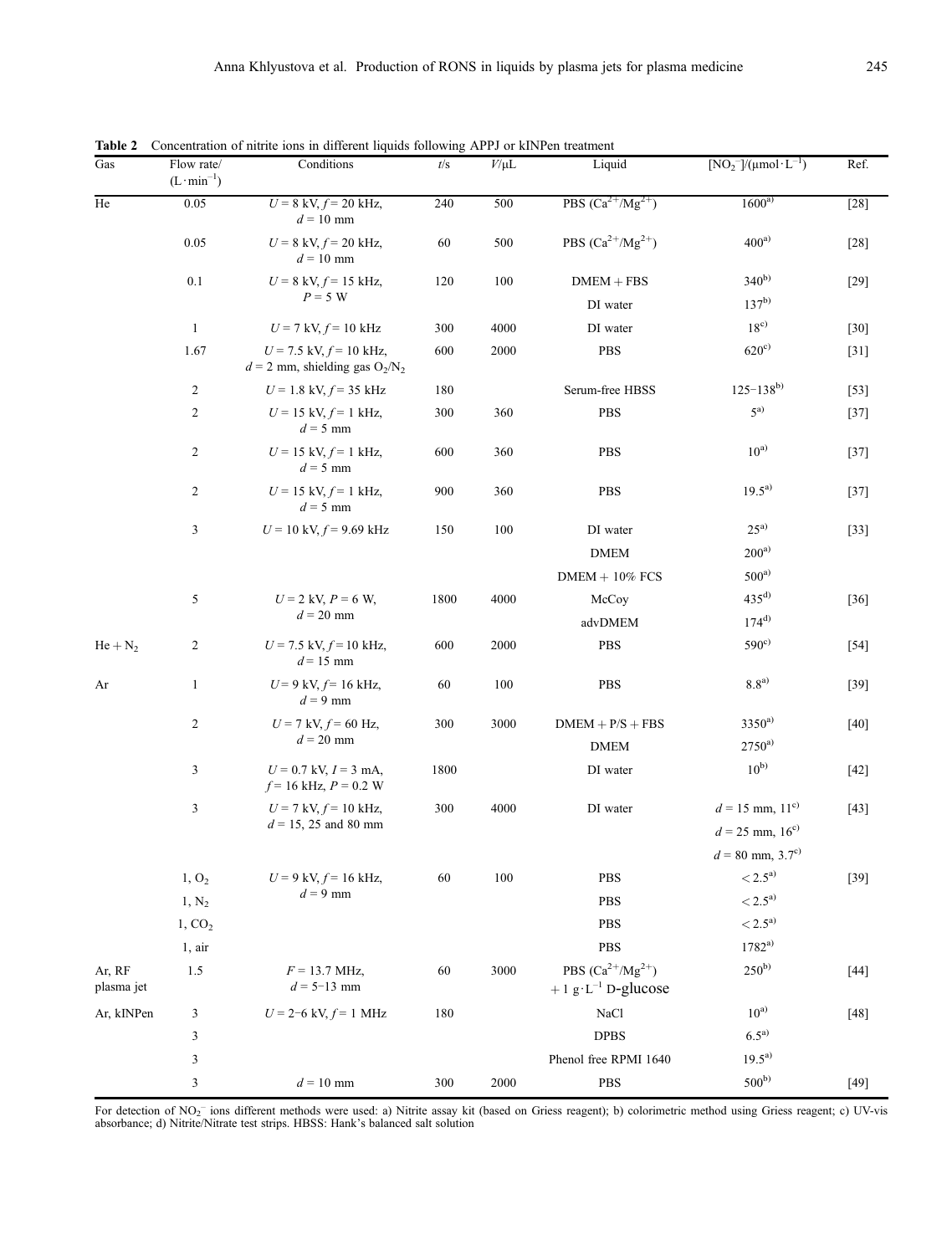| Gas        | Flow rate/<br>$(L \cdot \text{min}^{-1})$ | Conditions                                                                        | t/s  | $V/\mu L$ | Liquid                  | $[NO3-]/(\mu mol \cdot L^{-1})$ | Ref.   |
|------------|-------------------------------------------|-----------------------------------------------------------------------------------|------|-----------|-------------------------|---------------------------------|--------|
| He         | 0.05                                      | $U = 8$ kV, $f = 20$ kHz, $d = 10$ mm                                             | 240  | 500       | PBS $(Ca^{2+}/Mg^{2+})$ | $500^{\rm a}$                   | $[28]$ |
|            | 1                                         | $U = 7$ kV, $f = 10$ kHz, $d = 12$ mm                                             | 900  | 100       | DI water                | $2.4^{b}$                       | $[55]$ |
|            | 1                                         | $U = 7$ kV, $f = 10$ kHz                                                          | 300  | 4000      | DI water                | $0.47^{\circ}$                  | $[30]$ |
|            | 1.67                                      | $U = 7.5$ kV, $f = 10$ kHz, $d = 2$ mm,<br>shielding gas $O_2/N_2$                | 600  | 2000      | <b>PBS</b>              | $260^\circ$                     | $[31]$ |
|            | 3                                         | $U = 10$ kV, $f = 9.69$ kHz                                                       | 150  | 100       | DI water                | $250^{a}$                       | $[33]$ |
|            |                                           |                                                                                   |      |           | <b>DMEM</b>             | 400 <sup>a</sup>                |        |
| $He + N2$  | $\overline{2}$                            | $U = 7.5$ kV, $f = 10$ kHz                                                        | 600  | 2000      | <b>PBS</b>              | $460^{b}$                       | $[54]$ |
| Ar         | 3                                         | $U = 0.7$ kV, $I = 3$ mA, $f = 16$ kHz,<br>$P = 0.2 W$                            | 1800 |           | DI water                | $20^{\circ}$                    | $[42]$ |
|            | 3                                         | $U = 7$ kV, $f = 10$ kHz                                                          | 300  | 4000      | DI water                | $d = 15$ mm, $0.9^{b}$          | $[43]$ |
|            |                                           |                                                                                   |      |           |                         | $d = 25$ mm, $1.5^{b}$          |        |
|            |                                           |                                                                                   |      |           |                         | $d = 80$ mm, $0.2^{b}$          |        |
| Air        |                                           | $U = 9$ kV, $f = 16$ kHz, $d = 9$ mm                                              | 60   | 100       | <b>PBS</b>              | $2580^{a}$                      | $[39]$ |
| Ar, kINPen | 3                                         | $U = 2$ –6 kV, $f = 1$ MHz, shielding<br>gas $O_2 + N_2$ at 5 L·min <sup>-1</sup> | 180  |           | NaCl                    | $7^{a)}$                        | [48]   |
|            | 3                                         | $U = 2$ –6 kV, $f = 1$ MHz, shielding<br>gas $O_2 + N_2$ at 5 L·min <sup>-1</sup> | 180  |           | <b>DPBS</b>             | $5^{a)}$                        | $[48]$ |

Table 3 Concentration of nitrate ions in solutions after APPJ treatment.

Methods of detection were: a) Nitrite/Nitrate assay kit (Nitric oxide assay kit); b) UV-vis spectroscopy; c) Nitrate selective electrode

#### 3.1.2 Short-lived reactive species

In this section, the concentration of short-lived reactive species in PAM is discussed. Due to their lifetime and low stability, these species are harder to measure and require special equipment or adapted experimental protocols, so there is less abundance of relevant results in the literature.

3.1.2.1 Hydroxyl (OH ), peroxyl- (HOO ) and oxygen radicals

Nowadays the most popular method for detection of shortlived reactive species is electron paramagnetic resonance spectroscopy (EPR) using spin-trap reagents. For instance, 5,5-dimethyl-1-pyrroline N-oxide (DMPO) is used as scavenger for OH<sup>•</sup> and superoxide  $O_2^-$  radicals [\[20,21](#page-12-0),[56](#page-13-0)].

Analysis of the data in Table 4 suggests that higher amounts of short-lived species generated by APPJ can be obtained in water or saline solutions such as PBS rather than in cell culture media. This may be ascribed to the fact that the complex composition of cell culture media with many components such as amino acids, vitamins and proteins can trap short-lived ROS. This trend has been confirmed by Chauvin et al. [[33](#page-13-0)] by treating DI water, DMEM and supplemented DMEM under the same plasma setting conditions and comparing the amount of the short life radicals generated in the different media. On the other hand, literature data for kINPen plasma jet, operating with

Ar, are contradicting this tendency (Table 4) [\[48\]](#page-13-0). The smallest amount of oxygen radicals was formed in sodium chloride solution, followed by RPMI while DPBS had the highest amount of plasma-generated oxygen radicals. Authors suggested that in RPMI and DPBS, the additional compounds (aminoacids, proteins, etc) are further sources for oxygen radicals [[48](#page-13-0)].

# 3.1.2.2 Peroxynitrites (ONOO– )

It has been remarked that usually low concentrations of hydrogen peroxide are accompanied by high amounts of nitrate/nitrite ions [[28,30](#page-12-0)[,33,43\]](#page-13-0). This may be explained by reactions (Eqs. (18,19)). Reaction (Eq. (18)) leads to the formation of peroxynitrous acid, which is not stable in acidic solution and decays to  $OH<sup>•</sup>$  and  $NO<sub>2</sub>$  radicals or transforms to the more stable nitrate ion. Peroxynitrite has a half-lifetime about 1 s at pH 7.4 which allows its diffusion in solution. Machala et al. [\[58](#page-13-0)] indirectly estimated the concentration of this ion to be of tens of  $\mu$ mol·L<sup>-1</sup> by fluorescence spectroscopy (after transient spark discharge ignited above distilled water). Girard et al. [[54](#page-13-0)] identified the formation of peroxynitrite anion in PBS (at pH 12) under He APPJ treatment by using UV-visible absorption spectroscopy. The maximal concentration detected is of 47  $\mu$ mol·L<sup>-1</sup> after 10 min of treatment. The presence of shielding gas  $O_2/N_2$  in the ratio 20%/80% decreased formation of ONOO<sup>-</sup> to 23  $\mu$ mol·L<sup>-1</sup>. For 100%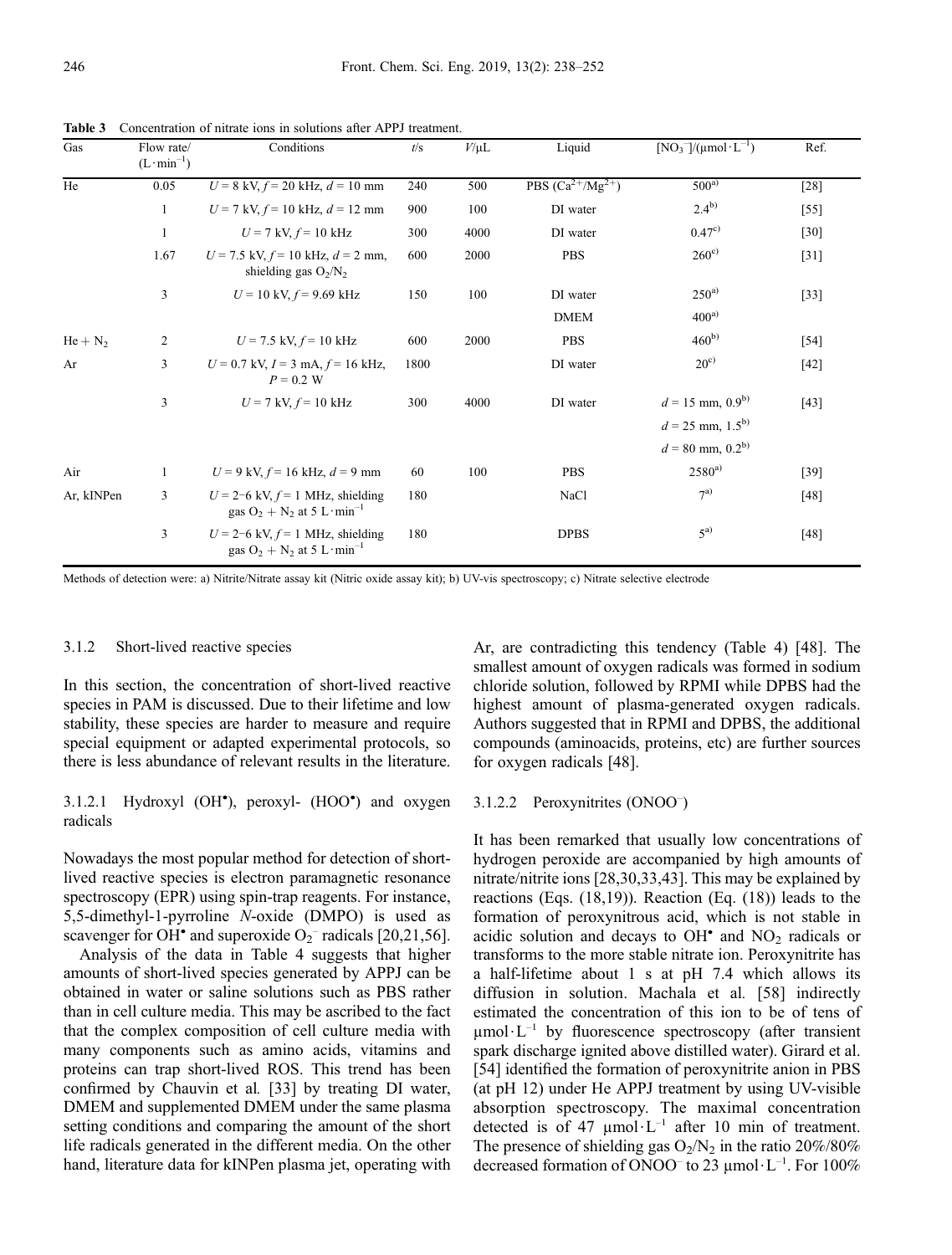| Gas             | Flow rate/<br>$(L \cdot \text{min}^{-1})$ | Conditions                                                               | t/s       | $V/\mu L$ | Liquid               | $[ROS]/(\mu mol \cdot L^{-1})$              | Ref.   |
|-----------------|-------------------------------------------|--------------------------------------------------------------------------|-----------|-----------|----------------------|---------------------------------------------|--------|
| He              | 1                                         | $U = 9$ kV, $f = 16$ kHz,<br>$d = 9$ mm                                  | 60        | 100       | DI water             | OH <sup>o</sup> , 68                        | $[57]$ |
|                 | 2                                         | $U = 18$ kV, $f = 24.9$ kHz,<br>$d = 10$ mm                              | -60       | 100       | Aqueous solutions    | $OH$ <sup><math>\bullet</math></sup> , 23.5 | $[32]$ |
|                 |                                           |                                                                          |           |           |                      | $HOO^{\bullet}$ , 17                        |        |
|                 |                                           |                                                                          |           |           |                      | $O_3/O_2/O$ , 170                           |        |
|                 | 3                                         | $U = 10$ kV, $f = 9.69$ kHz                                              | 150       | 100       | DI water             | $OH•$ , 4.12                                | $[33]$ |
|                 |                                           |                                                                          |           |           | <b>DMEM</b>          | $OH•$ , 3                                   |        |
|                 |                                           |                                                                          |           |           | $DMEM + 10\%$ FCS    | $OH•$ , 0.4                                 |        |
| $\mathrm{N}_2$  | $\mathbf{1}$                              | $U = 9$ kV, $f = 16$ kHz,                                                | 60<br>100 |           | DI water             | $OH•$ , 130                                 | $[57]$ |
| Ar              | 1                                         | $d = 9$ mm                                                               |           |           |                      | OH <sup>•</sup> , 84                        |        |
| $Ar + H2O$      | $\mathbf{1}$                              |                                                                          |           |           |                      | OH <sup>o</sup> , 210                       |        |
| $\mathrm{O}_2$  | 1                                         |                                                                          |           |           | OH <sup>•</sup> , 32 |                                             |        |
| CO <sub>2</sub> | 1                                         |                                                                          |           |           |                      | $OH•$ , 28                                  |        |
| Air             | 1                                         |                                                                          |           |           |                      | $OH$ <sup><math>\bullet</math></sup> , < 10 |        |
| Ar, kINPen      | 3                                         | Shielding gas $O_2$ , $O_2$ +<br>$N_2$ , flow rate 5 L·min <sup>-1</sup> | 180       |           | NaCl                 | $OH• + O2-, 1.9$                            | [48]   |
|                 |                                           |                                                                          |           |           | <b>DPBS</b>          | $OH• + O2-$ , 5.6                           |        |
|                 |                                           |                                                                          |           |           | <b>RPMI 1640</b>     | $OH• + O2-$ , 3.6                           |        |

Table 4 Concentration of short-lived ROS detected by spin-trap after APPJ treatment, using different gases for plasma generation

 $N_2$  and 100%  $O_2$  as shielding gas composition, concentrations of peroxynitrite reached about 10  $\mu$ mol·L<sup>-1</sup> [[31](#page-12-0)]. In these conditions (with shielding gas) the intensities of NO and OH<sup>•</sup> bands were decreasing drastically. Thus, lower concentrations of the gas-phase precursors for the species generated in liquids  $NO_2^-$  and  $H_2O_2$  may decrease the amount of ONOO– in solution.

Analysis of the data presented in Tables 1–3 shows that the largest amount of hydrogen peroxides is obtained by plasma jet treatment with He while the largest concentration of nitrite ions is produced by plasma jets working with Ar. The difference between the species generated by Ar and He plasmas can be attributed to the reactive species formed in gas phase. As it is known, emission spectra of plasma jets for both gases contain molecular bands assigned to hydroxyl radicals (306–310 nm), neutral nitrogen molecules (315–380 nm and 399–405 nm), nitrogen molecular ion  $(N_2^+$ , 391–470 nm) and atomic oxygen lines at 777 nm and 844 nm. These species are originated from impurities or diffusing surrounding species. In the case of He plasma jet the atomic lines of helium are registered between 501 and 728 nm. In the case of Ar plasma jet the visible region from 400 to around 700 nm is mostly free of emission features and atomic lines of argon are detected starting from 697 to 923 nm. In some works, [\[59,](#page-13-0)[60\]](#page-14-0) the vacuum ultraviolet region (105–300 nm) was also registered for Ar and He plasma jets. It was established that the atomic oxygen

density in this region is higher for Ar plasma jets than for comparable conditions in plasma jets operating with helium. Thus, more nitrous oxides are formed in the gas phase with Ar plasma jet, thereby increasing gasous  $NO<sub>x</sub>$ concentrations (Eqs. (10,11)), and also the amount of  $NO_2^$ in liquid media.

To summarize the aforementioned findings, Fig. 3 presents the range of concentrations of long-lived  $(H_2O_2)$ ,  $NO_2^-$  and  $NO_3^-$ ) and short-lived (HO<sup>•</sup>, HOO<sup>•</sup> and ONOO<sup>–</sup>) species described in literature and detailed in the previous tables. It can be highlighted that APPJ, as they include a wide range of device configurations, yield high concentration of RONS either for long-lived or short-lived species.

# 4 Correlation between RONS and their biological effects

In the last years, different authors have studied the antitumor effects of PAM on cell viability of some cancer cell lines, and excellent reviews have analyzed this subject in detail [\[3](#page-11-0)[,61](#page-14-0)–[64](#page-14-0)]. In this section we aim to briefly correlate some of the works which determined the amount of RONS to the cell viability they obtained to highlight the importance of these species in antitumor action.

From the literature cited in the previous sections, the comparison between cell viability data and concentration of RONS achieved by indirect plasma treatment of the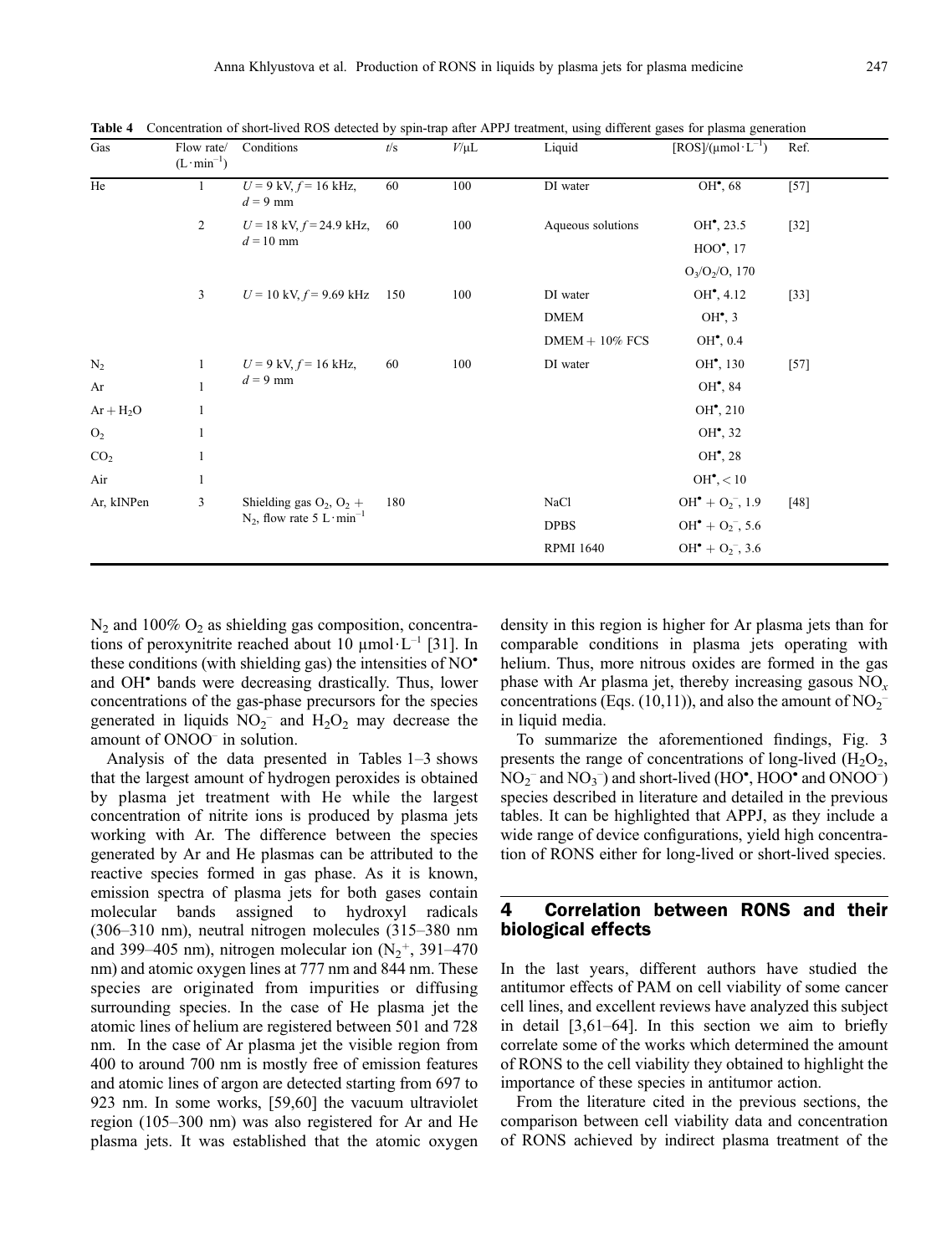

Fig. 3 Concentration ranges of RONS in PAM described in literature with emphasis on the nature of the liquid media

media is reported in Table 5, with emphasis on the maximum amount of long-lived RONS generated and its possible relation with cytotoxicity. With regards to the cytotoxicity effects on cancer cells, this increase of plasmagenerated  $H_2O_2$  concentration is presented as predominant with respect to the increase in concentration of nitrite ions. Many different cancer cell lines have been studied but, as an example, in the case of glioblastoma cells U87 [\[29,](#page-12-0)[34,49\]](#page-13-0), it can be noticed that increasing concentration of hydrogen peroxide results in a decrease cell viability from 50% to 95% depending mainly on the time of incubation with the cell culture medium and the plasma treatment time. However as discussed in other works [\[24,](#page-12-0)[36\]](#page-13-0), the cytoxicity is not only related to concentration of  $H_2O_2$ , suggesting that it can be synergistic action of hydrogen peroxide,  $NO_2^-$  and other species (i.e., formation of ONOO– in liquid media). It is also interesting to highlight that the studies presenting the highest  $NO_2^$ concentration generated by atmospheric plasma treatment, from Kurake et al. [[40](#page-13-0)], and the highest  $H_2O_2$  concentration in PBS, from Van Boxem et al. [[49](#page-13-0)], present both very high cytotoxicity on the different cancer cell lines studied, with 95%–98% cell death for 24-hour cell culture experiments. In addition to presenting the most lethal effects on cancer cells, different works [\[36,40](#page-13-0)[,63\]](#page-14-0) also demonstrated the selectivity of the plasma treatment between cancer cell and healthy cells. For example, Kurake et al. [\[40](#page-13-0)] used human mammary epithelial cell line as healthy cells, showing a healthy cell viability around 90% in the same plasma setting conditions used on glioblastoma cancer cells with a cell viability  $\leq 10\%$ . This is pointing out a key feature of plasma jets in term of their relevance to be used in cancer therapy not only for their

efficiency but also for their potential selectivity. A lot of further research is however needed to confirm and understand these breakthroughs but so far relatively scarce results. For more details on other cancer cell lines studied in contact with APPJ or PAM, please refer to other review works [\[62,64\]](#page-14-0).

# 5 Concluding remarks

APPJs have gained relevance in plasma medicine as they effectively produce RONS in different liquid/aqueous media, including biological fluids, and are able to deliver them locally to the treated tissue/organ. Many parameters affect the generation of RONS in solutions, the differences in chemical composition being critical to that aim. The nature of the gas and conditions of the plasma discharge also have a very important effect on the interactions with liquids.

Long-lived species such as  $H_2O_2$  and  $NO_2^-$  are by far the species mostly characterized, followed by  $NO<sub>3</sub>^-$ . The methodology/equipment for detection of short-lived species such as hydroxyl (OH<sup>•</sup>), peroxo- (HOO<sup>•</sup>), O<sub>2</sub><sup>-</sup>, or peroxinitrite (ONOO– ) radicals is more challenging so it is less often measured in literature.

Although  $H_2O_2$  is one of the key species with anticancer action, it has been shown that it is not the sole responsible player and that the interplay of other reactive species is crucial.

The increasing importance of plasma activated liquids in plasma oncology allows to foresee close interactions between the field of liquid diagnostics and biology. Especially, determination of the right "dose" for suitable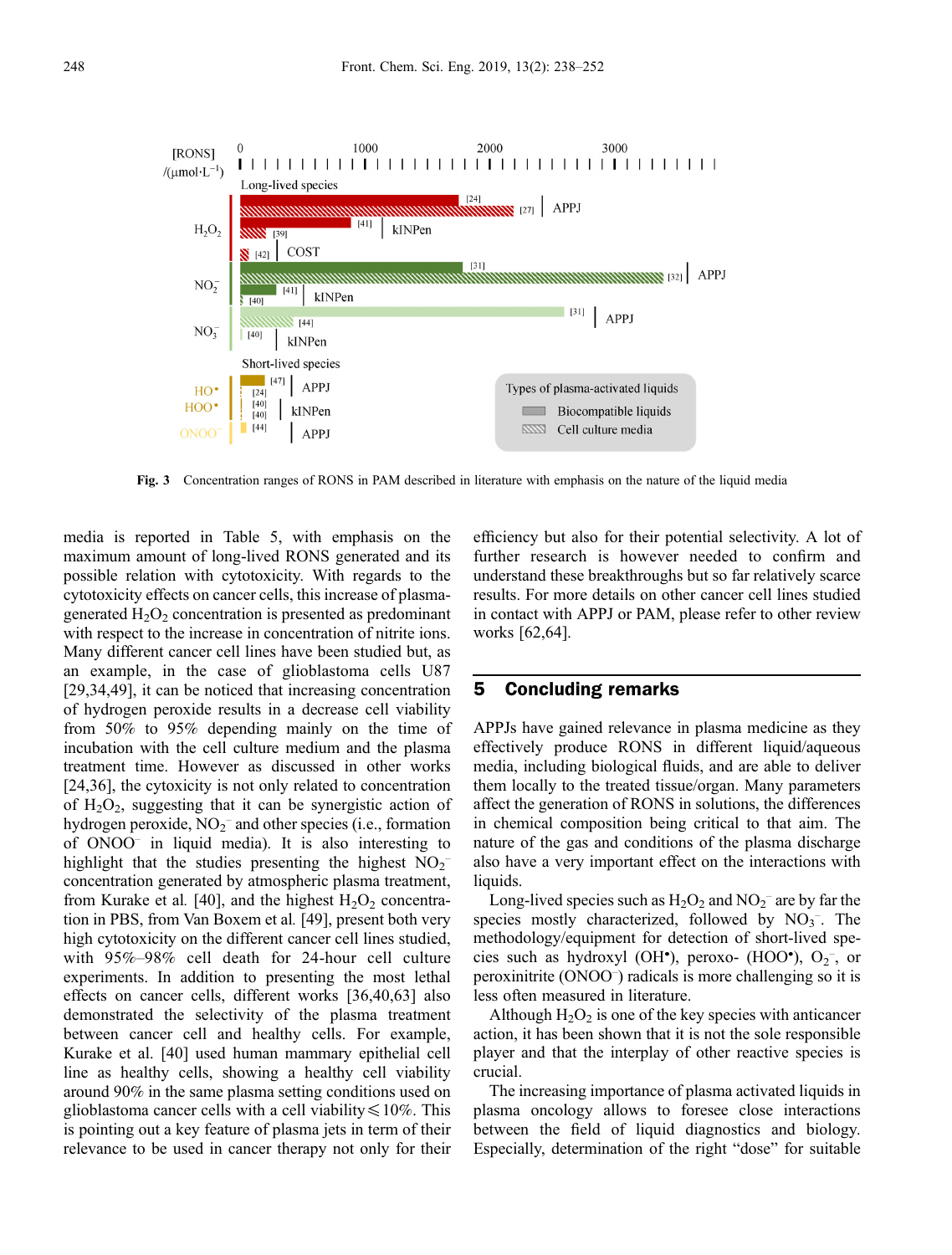| PAM                                    | $t_{\rm plasma} / {\rm s}$ | $[H_2O_2]_{max}$<br>$/(\mu \text{mol} \cdot \text{L}^{-1})$ | $[NO2$ <sup>-</sup> $]_{max}$<br>$/(\mu \text{mol} \cdot \text{L}^{-1})$ | Cell viability $(C_v)$<br>$/ \%$                              | Cell lines                                                 | Ref.               |
|----------------------------------------|----------------------------|-------------------------------------------------------------|--------------------------------------------------------------------------|---------------------------------------------------------------|------------------------------------------------------------|--------------------|
| $PBS(Ca^{2+}/Mg^{2+})$ (1 h            | 120                        | 1300                                                        | 1600                                                                     | $C_v^{24h} \approx 4\%$                                       | Normal human skin fibroblasts (NHSF)                       | $[28]$             |
| exposure followed by<br>DMEM addition) | 480                        |                                                             |                                                                          | $C_v^{24h} \approx 1\%$                                       |                                                            |                    |
|                                        | 120                        |                                                             |                                                                          | $C_v^{24h} \approx 10\%$                                      | $MRC5V_i$ cell line (derived from normal                   |                    |
|                                        | 480                        |                                                             |                                                                          | $C_v^{24h} \approx 1\%$                                       | human lung fibroblasts MRC5)                               |                    |
|                                        | 120                        |                                                             |                                                                          | $C_v^{24h} \approx 45\%$                                      | Human colon cancer cells (HCT116)                          |                    |
|                                        | 480                        |                                                             |                                                                          | $C_v^{24h} \approx 1\%$                                       |                                                            |                    |
|                                        | 120                        |                                                             |                                                                          | $C_v^{24h} \approx 30\%$                                      | Melanoma cell line (Lu1205)                                |                    |
|                                        | 480                        |                                                             |                                                                          | $C_v^{24h} \approx 1\%$                                       |                                                            |                    |
| $DMEM + FBS$                           | 120                        | 14                                                          | 340                                                                      | $C_v^{24h} \approx 60.8\%$<br>$C_v^{48h} \approx 45\% - 49\%$ | Glioblastoma (U87MG)                                       | $[29]$             |
| DMEM/modified<br><b>DMEM</b>           | 240                        | $35 - 42$                                                   |                                                                          | $C_v^{\ 72h} \approx 40\%$                                    | Human breast cancer (MDA-MB-231)<br>cells                  | $[34]$             |
|                                        | 240                        |                                                             |                                                                          | $C_{\rm v}^{\ 72h} \approx 15\%$                              | Human glioblastoma (U87MG) cells                           |                    |
|                                        | 240                        |                                                             |                                                                          | $C_v^{\ 72h} \approx 20\%$                                    | Pancreatic cancer (PA-TU-8988T) cells                      |                    |
| $MEM + 10\%$ FBS                       | 120                        | 30                                                          |                                                                          | $C_v^{12h} \approx 50\%$<br>$C_v^{48h} \approx 50\%$          | ScaBER (from human bladder cancer)                         | $[35]$             |
|                                        | 240                        |                                                             |                                                                          | $C_v^{12h} \approx 10\%$<br>$C_v^{48h} \leqslant 5\%$         |                                                            |                    |
| <b>RPMI 1640</b>                       | $20 - 300$                 | 6                                                           |                                                                          | $C_v^{24h} \leq 10\%$                                         | Human hepatocellular carcinoma Bel7402                     | $\lceil 38 \rceil$ |
|                                        | 20                         |                                                             |                                                                          | $C_v^{24h} \approx 92\%$                                      | 5-FU-resistant Bel7402/5FU cells                           |                    |
|                                        | 40                         |                                                             |                                                                          | $C_v^{24h} \approx 80\%$                                      |                                                            |                    |
|                                        | 60                         |                                                             |                                                                          | $C_v^{24h} \approx 60\%$                                      |                                                            |                    |
|                                        | 120                        |                                                             |                                                                          | $C_v^{24h} \approx 40\%$                                      |                                                            |                    |
|                                        | 300                        |                                                             |                                                                          | $C_v^{24h} \approx 10\%$                                      |                                                            |                    |
| DMEM w/wo 10% FBS                      | 180                        | 110                                                         | 3350                                                                     | $C_v^{24h} \approx 10\% - 12\%$                               | Human glioblastoma cell line (U251SP)                      | [40]               |
|                                        | 180                        | $64^{a}$                                                    | $1740^{a}$                                                               | $C_v^{24h} \approx 95\% - 98\%$                               | Human mammary epithelial cell<br>Line $(MCF10A)$           |                    |
| <b>PBS</b>                             | 300 & 540                  | 1300                                                        | 500                                                                      | ${C_v}^{24h} \approx 2\%-5\%$                                 | Glioblastoma human GBM cell lines<br>(U87, U251 and LN229) | $[49]$             |

<span id="page-11-0"></span>Table 5 Correlation between RONS concentration generated by atmospheric plasma treatment in cell culture media by indirect treatment and the corresponding cell viability

a) Concentration of RONS generated in cell culture media in the conditions of the cell viability assay presented in the table

biological action is in the limelight and not straightforward to determine given the great number of physical and chemical parameters influencing the generation of RONS in liquids and their subsequent biological response.

Acknowledgements This project has received funding from the European Research Council (ERC) under the European Union's Horizon 2020 research and innovation programme (Grant agreement No. 714793). Authors acknowledge the Ramon y Cajal fellowship of Cristina Canal. Support for the research of Maria Pau Ginebra was received through the "ICREA Academia" prize for excellence in research, funded by the Generalitat de Catalunya. Zdenko Machala acknowledges the support from Slovak Recearch and Development Agency grant APVV-17-0382.

# References

- 1. Graves D B. Reactive species from cold atmospheric plasma: Implications for cancer therapy. Plasma Processes and Polymers, 2014, 11(12): 1120–1127
- 2. Graves D B. Oxy-nitroso shielding burst model of cold atmospheric plasma therapeutics. Clinical Plasma Medicine, 2014, 2(2): 38–49
- 3. Yan D, Sherman J H, Keidar M. Cold atmospheric plasma, a novel promising anti-cancer treatment modality. Oncotarget, 2017, 8(9): 15977–15995
- 4. Weltmann K D, Von Woedtke T. Plasma medicine—current state of research and medical application. Plasma Physics and Controlled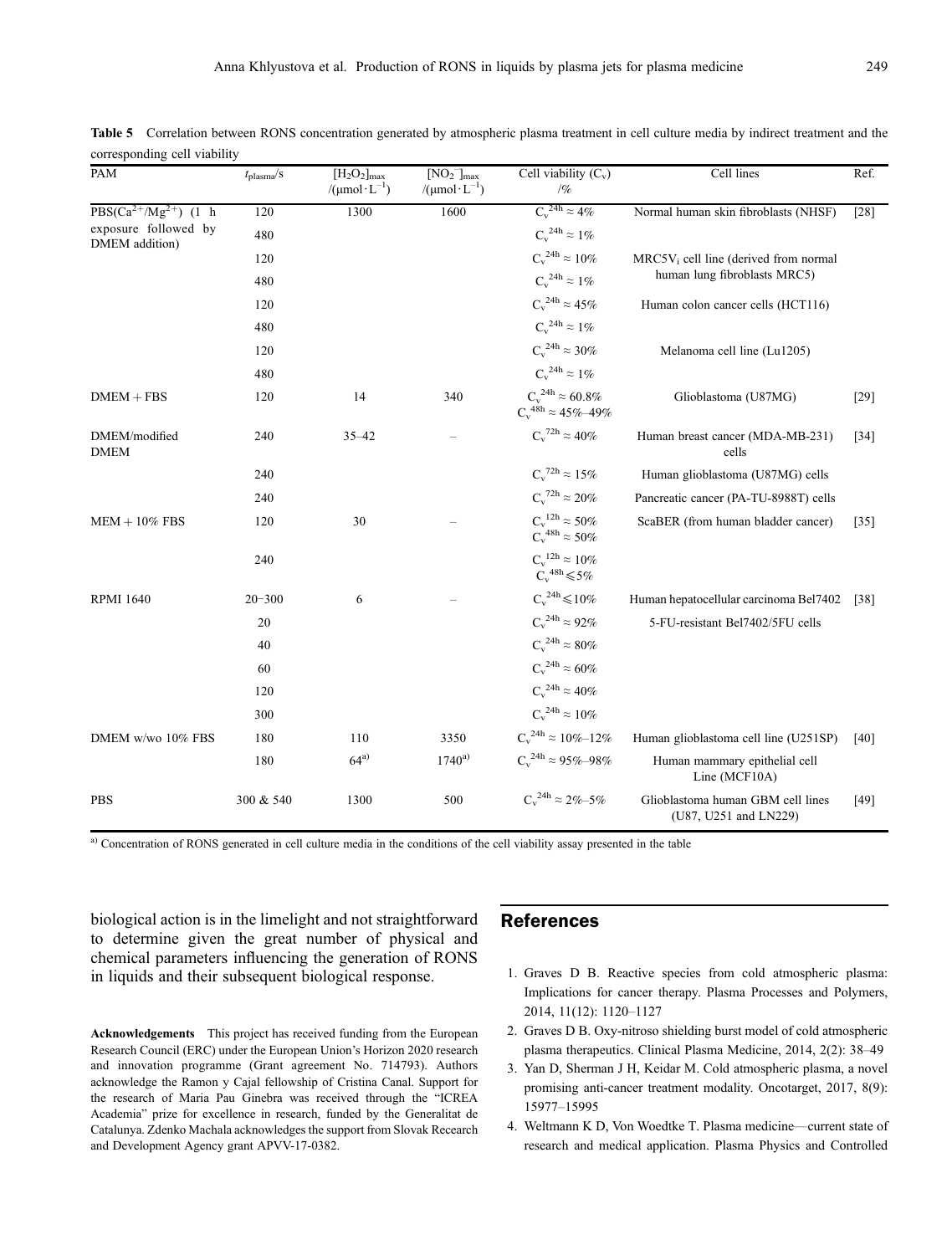<span id="page-12-0"></span>Fusion, 2017, 59(1): 014031

- 5. Lu X, Laroussi M, Puech V. On atmospheric-pressure nonequilibrium plasma jets and plasma bullets. Plasma Sources Science & Technology, 2012, 21(3): 34005
- 6. Iza F, Kim G J, Lee S M, Lee J K, Walsh J L, Zhang Y T, Kong M G. Microplasmas: Sources, particle kinetics, and biomedical applications. Plasma Processes and Polymers, 2008, 5(4): 322–344
- 7. Reuter S, Von Woedtke T, Weltmann K D. The kINPen—a review on physics and chemistry of the atmospheric pressure plasma jet and its applications. Journal of Physics. D, Applied Physics, 2018, 51 (23): 233001
- 8. Golda J, Held J, Redeker B, Konkowski M, Beijer P, Sobota A, Kroesen G, Braithwaite N St J, Reuter S, Turner M M, Gans T, O'Connell D, Schulz-von der Gathen V. Concepts and characteristics of the "COST Reference Microplasma Jet". Journal of Physics. D, Applied Physics, 2016, 49(8): 084003
- 9. Kelly S, Golda J, Turner M M, Schulz-von der Gathen V. Gas and heat dynamics of a micro-scaled atmospheric pressure plasma reference jet. Journal of Physics. D, Applied Physics, 2015, 48(44): 444002
- 10. Adamovich I, Baalrud S D, Bogaerts A, Bruggeman P J, Capelli M, Colombo V, Czarnetzki U, Ebert U, Eden J G, Favia P, et al. The 2017 plasma roadmap: Low temperature plasma science and technology. Journal of Physics. D, Applied Physics, 2017, 50(32): 323001
- 11. Kajiyama H, Utsumi F, Nakamura K, Tanaka H, Toyokuni S, Hori M, Kikkawa F. Future perspective of strategic non-thermal plasma therapy for cancer treatment. Journal of Clinical Biochemistry and Nutrition, 2016, 60(1): 33–38
- 12. Keidar M, Shashurin A, Volotskova O, Stepp M A, Srinivasan P, Sandler A, Trink B. Cold atmospheric plasma in cancer therapy. Physics of Plasmas, 2013, 20(5): 057101
- 13. Partecke L I, Evert K, Haugk J, Doering F, Normann L, Diedrich S, Weiss F U, Evert M, Huebner N O, Guenther C, et al. Tissue tolerable plasma (TTP) induces apoptosis in pancreatic cancer cells in vitro and in vivo. BMC Cancer, 2012, 12(1): 473–482
- 14. Graves D B. The emerging role of reactive oxygen and nitrogen species in redox biology and some implications for plasma applications to medicine and biology. Journal of Physics. D, Applied Physics, 2012, 45(26): 263001
- 15. Buxton G V, Greenstock C L, Helman W P, Ross A B. Critical review of rate constants for reactions of hydrated electrons, hydrogen atoms and hydroxyl radicals ( $\cdot$ OH/ $\cdot$ O-) in aqueous solution. Journal of Physical and Chemical Reference Data, 1988, 17(2): 513–886
- 16. Lukes P, Dolezalova E, Sisrova I, Clupek M. Aqueous-phase chemistry and bactericidal effects from an air discharge plasma in contact with water: Evidence for the formation of peroxynitrite through a pseudo-second-order post-discharge reaction of  $H_2O_2$  and HNO2. Plasma Sources Science & Technology, 2014, 23(1): 015019
- 17. Bruggeman P J, Kushner M J, Locke B R, Gardeniers J G E, Graham W G, Graves D B, Hofman-Caris R C, Maric D, Reid J P, Ceriani E, et al. Plasma-liquid interactions: A review and roadmap. Plasma Sources Science & Technology, 2016, 25(5): 253002
- 18. Kim Y H, Hong Y J, Baik K Y, Kwon G C, Choi J J, Cho G S, Uhm

H S, Kim D Y, Choi E H. Measurement of reactive hydroxyl radical species inside the biosolutions during non-thermal atmospheric pressure plasma jet bombardment onto the solution. Plasma Chemistry and Plasma Processing, 2014, 34(3): 457–472

- 19. Rumbach P, Bartels D M, Sankaran R M, Go D B. The solvation of electrons by an atmospheric-pressure plasma. Nature Communications, 2015, 6(1): 7248
- 20. Bullock A T, Gavin D L, Ingram M D. Electron spin resonance detection of spin-trapped radicals formed during the glow-discharge electrolysis of aqueous solutions. Journal of the Chemical Society, Faraday Transactions I, 1980, 76(0): 648–653
- 21. Tresp H, Hammer M U, Winter J, Weltmann K D, Reuter S. Quantitative detection of plasma-generated radicals in liquids by electron paramagnetic resonance spectroscopy. Journal of Physics. D, Applied Physics, 2013, 46(43): 435401
- 22. Eisenberg G. Colorimetric determination of hydrogen peroxide. Industrial & Engineering Chemistry. Analytical Edition, 1943, 15 (5): 327–328
- 23. Oliveira M C, Pupo Nogueira R F, Gomes Neto J, Jardim W F, Rohwedder J J R. Flow injection spectrophotometric system for hydrogen peroxide monitoring in photo-Fenton degradation processes. Quimica Nova, 2001, 24(2): 188–190
- 24. Griess P. Griess reagent: A solution of sulphanilic acid and α-naphthylamine in acetic acid which gives a pink colour on reaction with the solution obtained after decomposition of nitrosyl complexes. Chemische Berichte, 1897, 12: 427
- 25. Ikeda J I, Tanaka H, Ishikawa K, Sakakita H, Ikehara Y, Hori M. Plasma-activated medium (PAM) kills human cancer-initiating cells. Pathology International, 2018, 68(1): 23–30
- 26. Turrini E, Laurita R, Stancampiano A, Catanzaro E, Calcanbrini C, Maffei F, Gherardi M, Colombo V, Fimognari C. Cold atmospheric plasma induces apoptosis and oxidative stress pathway regulation in T-Lymphoblastoid leukemia cells. Oxidative Medicine and Cellular Longevity, 2017, 2017: 4271065
- 27. Machala Z, Tarabova B, Sersenová D, Janda M, Hensel K. Plasma activated water chemical and antibacterial effects: Correlation with gaseous and aqueous reactive oxygen and nitrogen species, plasma sources and air flow conditions. Journal of Physics. D, Applied Physics, 2018, 52(3): 034002
- 28. Girard P M, Arbabian A, Fleury M, Bauville G, Puech V, Dutreix M, Sousa J S. Synergistic effect of  $H_2O_2$  and  $NO_2$  in cell death induced by cold atmospheric He plasma. Scientific Reports, 2016, 6 (1): 29098
- 29. Chen Z, Simonyan H, Cheng X, Gjika E, Lin L, Canady J, Sherman J H, Young C, Keidar M. A novel micro cold atmospheric plasma device for glioblastoma both in vitro and in vivo. Cancers (Basel), 2017, 9(6): 61
- 30. Oh J S, Szili E J, Ito S, Hong S H, Gaur N, Furuta H, Short R D, Hatta A. Slow molecular transport of plasma-generated reactive oxygen and nitrogen species and  $O_2$  through agarose as a surrogate for tissue. Plasma Medicine, 2015, 5(2-4): 125–143
- 31. Girard F, Peret M, Dumont N, Badets V, Blanc S, Gazeli K, Noel C, Belmonte T, Marlin L, Cambus J P, et al. Correlations between gaseous and liquid phase chemistries induced by cold atmospheric plasmas in a physiological buffer. Physical Chemistry Chemical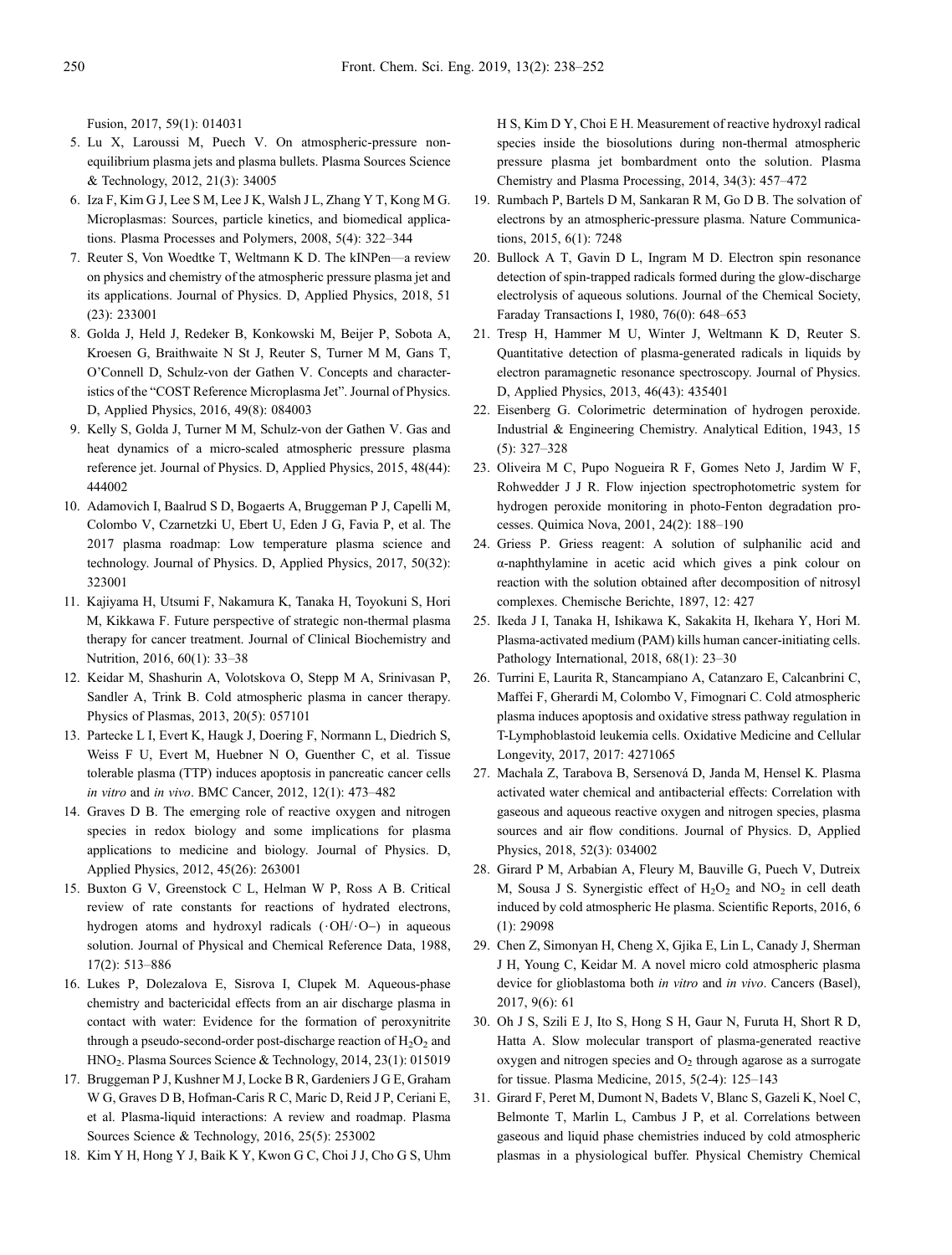Physics, 2018, 20(14): 9198–9210

- <span id="page-13-0"></span>32. Gorbanev Y, O'Connell D, Chechik V. Non-thermal plasma in contact with water: The origin of species. Chemistry (Weinheim an der Bergstrasse, Germany), 2016, 22(10): 3496–3505
- 33. Chauvin J, Judée F, Yousfi M, Vicendo P, Merbahi N. Analysis of reactive oxygen and nitrogen species generated in three liquid media by low temperature helium plasma jet. Scientific Reports, 2017, 7 (1): 4562
- 34. Yan D, Nourmohammadi N, Bian K, Murad F, Sherman J H, Keidar M. Stabilizing the cold plasma-stimulated medium by regulating medium's composition. Scientific Reports, 2016, 6(1): 26016
- 35. Mohades S, Laroussi M, Sears J, Barekzi N, Razavi H. Evaluation of the effects of a plasma activated medium on cancer cells. Physics of Plasmas, 2015, 22(12): 122001
- 36. Canal C, Fontelo R, Hamouda I, Guillem-Marti J, Cvelbar U, Ginebra M P. Plasma-induced selectivity in bone cancer cells death. Free Radical Biology & Medicine, 2017, 110: 72–80
- 37. Duan J, Lu X, He G. On the penetration depth of reactive oxygen and nitrogen species generated by a plasma jet through real biological tissue. Physics of Plasmas, 2017, 24(7): 073506
- 38. Yang H, Lu R, Xian Y, Gan L, Lu X, Yang X. Effects of atmospheric pressure cold plasma on human hepatocarcinoma cell and its 5-fluorouracil resistant cell line. Physics of Plasmas, 2015, 22(12): 122006
- 39. Takamatsu T, Kawate A, Uehara K, Oshita T, Miyahara H, Dobrynin D, Fridman G, Fridman A, Okino A. Bacterial inactivation in liquids using multi-gas plasmas. Plasma Medicine, 2012, 2(4): 237–247
- 40. Kurake N, Tanaka H, Ishikawa K, Kondo T, Sekine M, Nakamura K, Kajiyama H, Kikkawa F, Mizuno M, Hori M. Cell survival of glioblastoma grown in medium containing hydrogen peroxide and/ or nitrite, or in plasma-activated medium. Archives of Biochemistry and Biophysics, 2016, 605: 102–108
- 41. Tanaka H, Nakamura K, Mizuno M, Ishikawa K, Takeda K, Kajiyama H, Utsumi F, Kikkawa F, Hori M. Non-thermal atmospheric pressure plasma activates lactate in Ringer's solution for anti-tumor effects. Scientific Reports, 2016, 6(1): 36282
- 42. Attri P, Yusupov M, Park J H, Lingamdinne L P, Koduru J R, Shiratani M, Choi E H, Bogaerts A. Mechanism and comparison of needle-type non-thermal direct and indirect atmospheric pressure plasma jets on the degradation of dyes. Scientific Reports, 2016, 6 (1): 34419
- 43. Oh J, Szili E J, Ogawa K, Short R D, Ito M, Furuta H, Hatta A. UV– vis spectroscopy study of plasma-activated water: Dependence of the chemical composition on plasma exposure time and treatment distance. Japanese Journal of Applied Physics, 2017, 57(1): 0102B9
- 44. Wende K, Williams P, Dalluge J, Van Gaens W, Aboubakr H, Bischof J, Voedtke T, Goyal S M, Weltmann K D, Bogaerts A, et al. Identification of the biologically active liquid chemistry induced by a nonthermal atmospheric pressure plasma jet. Biointerphases, 2015, 10(2): 29518
- 45. Bekeschus S, Kolata J, Winterbourn C, Kramer A, Turner R, Weltmann K D, Broker B, Masur K. Hydrogen peroxide: A central player in physical plasma-induced oxidative stress in human blood cells. Free Radical Research, 2014, 48(5): 542–549
- 46. Winter J, Tresp H, Hammer M U, Iseni S, Kupsch S, Schmidt-Bleker A, Dunnbier M, Masur K, Weltmann K D, Reuter S. Tracking plasma generated  $H_2O_2$  from gas into liquid phase and revealing its dominant impact on human skin cells. Journal of Physics. D, Applied Physics, 2014, 47(28): 285401
- 47. Schmidt A, Dietrich S, Steuer A, Weltmann K D, Von Woedtke T, Masur K, Wende K. Non-thermal plasma activates human keratinocytes by stimulation of antioxidant and phase II pathways. Journal of Biological Chemistry, 2015, 290(11): 6731–6750
- 48. Tresp H, Hammer M U, Weltmann K D, Reuter S. Effects of atmosphere composition and liquid type on plasma-generated reactive species in biologically relevant solutions. Plasma Medicine, 2013, 3(12): 45–55
- 49. Van Boxem W, Van Der Paal J, Gorbanev Y, Vanuytsel S, Smits E, Dewilde S, Bogaerts A. Anti-cancer capacity of plasma-treated PBS: Effect of chemical composition on cancer cell cytotoxicity. Scientific Reports, 2017, 7(1): 16478
- 50. Bekeschus S, Wende K, Hefny M M, Rödder K, Jablonowski H, Schmidt A, Von Woedtke T, Weltmann K D, Benedikt J. Oxygen atoms are critical in rendering THP-1 leukaemia cells susceptible to cold physical plasma-induced apoptosis. Scientific Reports, 2017, 7 (1): 2791
- 51. Anderson C E, Cha N R, Lindsay A D, Clark D S, Graves D B. The role of interfacial reactions in determining plasma–liquid chemistry. Plasma Chemistry and Plasma Processing, 2016, 36(6): 1393–1415
- 52. Ito T, Uchida G, Nakajama A, Takenaka K, Setsuhara Y. Control of reactive oxygen and nitrogen species production in liquid by nonthermal plasma jet with controlled surrounding gas. Japanese Journal of Applied Physics, 2017, 56(1S): 01AC06
- 53. Kim S J, Chung T H. Cold atmospheric plasma jet-generated RONS and their selective effects on normal and carcinoma cells. Scientific Reports, 2016, 6(1): 20332
- 54. Girard F, Badets V, Blanc S, Gazeli K, Marlin L, Authier L, Svarnas P, Sojic N, Clement F, Arbault S. Formation of reactive nitrogen species including peroxynitrite in physiological buffer exposed to cold atmospheric plasma. Royal Society of Chemistry Advances, 2016, 6(82): 78457–78467
- 55. Szili E J, Oh J S, Fukuhara H, Bhatia R, Gaur N, Nguyen C K, Hong S H, Ito S, Ogawa K, Kawada C, et al. Modelling the helium plasma jet delivery of reactive species into a 3D cancer tumour. Plasma Sources Science & Technology, 2018, 27(1): 14001
- 56. Suzen S, Gurer-Orhan H, Saso L. Detection of reactive oxygen and nitrogen species by electron paramagnetic resonance (EPR) technique. Molecules (Basel, Switzerland), 2017, 22(1): 181
- 57. Takamatsu T, Uehara K, Sasaki Y, Miyahara H, Matsumura Y, Iwasawa A, Ito N, Azuma T, Kohno M, Okino A. Investigation of reactive species using various gas plasmas. Royal Sosiety of Chemistry Advances, 2014, 4(75): 39901–39905
- 58. Machala Z, Tarabova B, Hensel K, Spetlikova E, Sikurova L, Lukes P. Formation of ROS and RNS in water electro-sprayed through transient spark discharge in air and their bactericidal effects. Plasma Processes and Polymers, 2013, 10(7): 649–659
- 59. Jablonowski H, Bussiahn R, Hammer M U, Weltmann K D, Von Woedtke T, Reuter S. Impact of plasma jet vacuum ultraviolet radiation on reactive oxygen species generation in bio-relevant